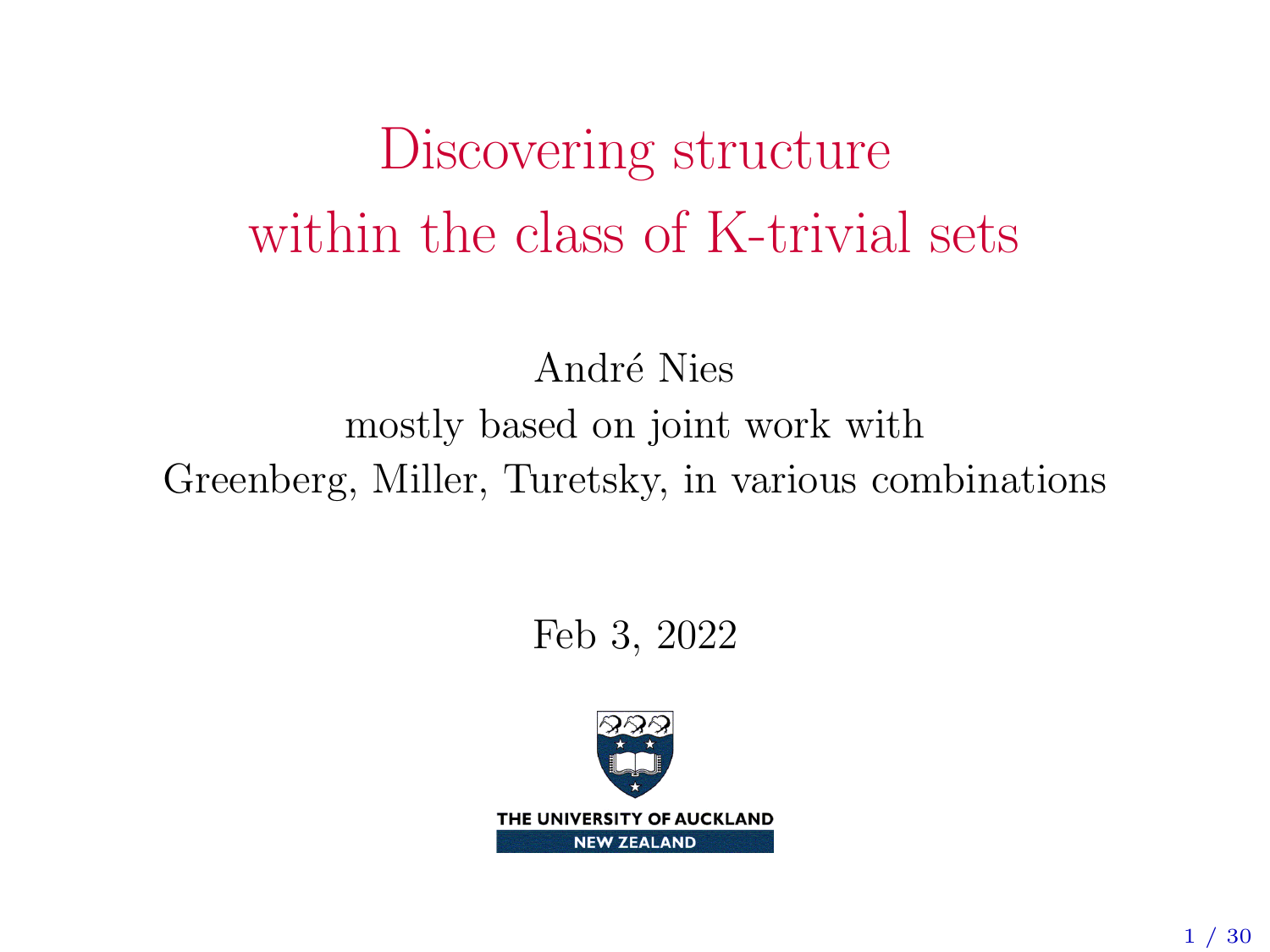# Martin-Löf randomness

A central algorithmic randomness notion for infinite bit sequences is the one of Martin-Löf.

There are several equivalent ways to define it. Here is one.

 $Z \in 2^{\mathbb{N}}$  is Martin-Löf random  $\Longleftrightarrow$ 

for every computable sequence  $(\sigma_i)_{i\in\mathbb{N}}$  of binary strings with  $\sum_i 2^{-|\sigma_i|} < \infty$ , there are only finitely many *i* such that  $\sigma_i$  is an initial segment of Z.

ML-random sequences satisfy properties one would intuitively expect fro randomness: noncomputable, law of large numbers, ...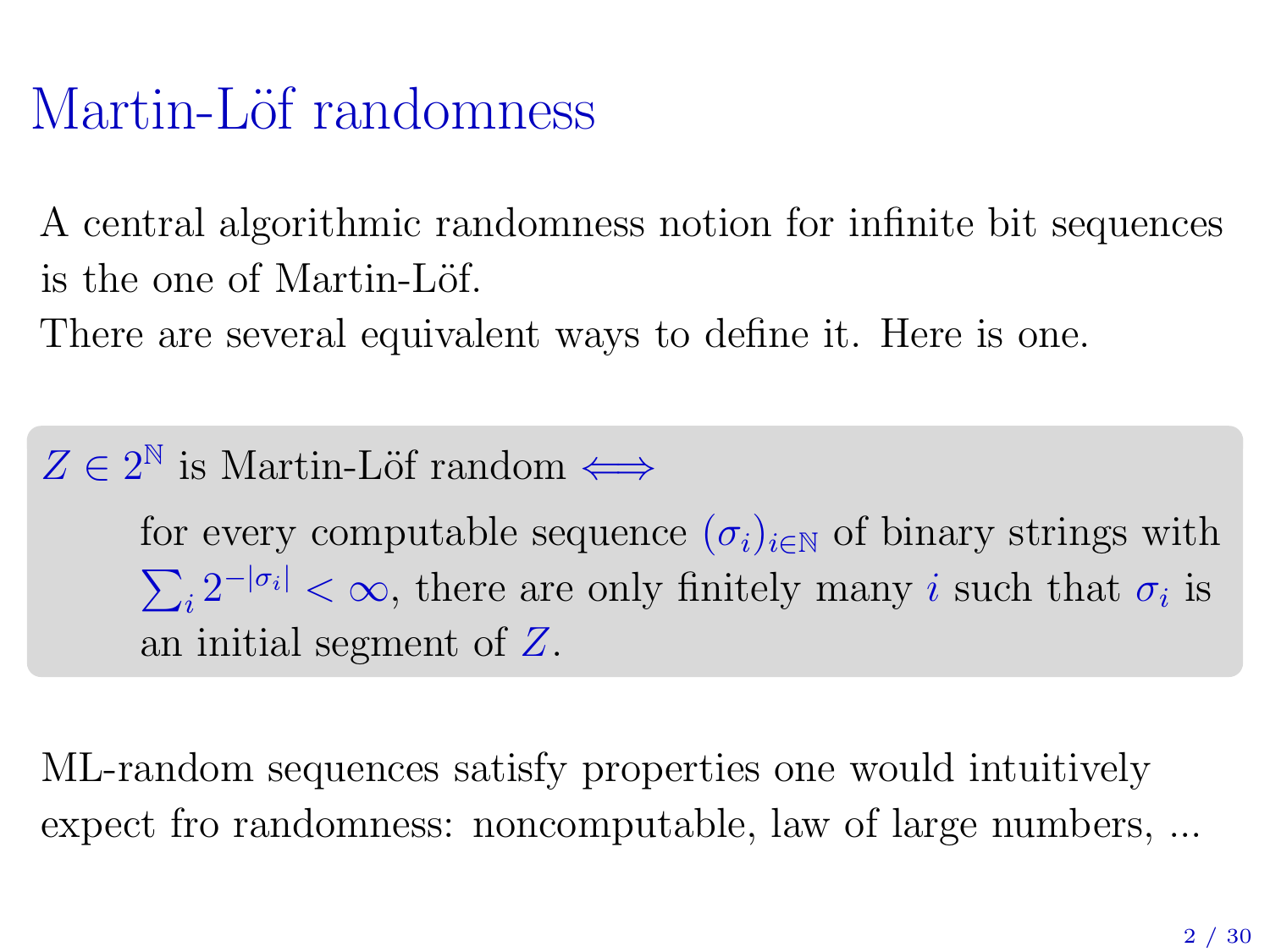## What can ML-random oracles compute?

- $\triangleright$  The Kučera-Gacs theorem says that each set  $A \subseteq \mathbb{N}$  is Turing below some ML-random Z.
- If A is  $\Delta_2^0$ , we can let  $Z =$  Chaitin's  $\Omega$  because  $\Omega \equiv_T \emptyset'$

Conversely, if we are given a ML-random, which sets are Turing below it?

Theorem (Kučera 1985)

Each  $\Delta_2^0$  ML-random has a noncomputable c.e. set Turing below it.

Notation: ML stands for Martin-Löf. MLR is the class of ML-random infinite bit sequences.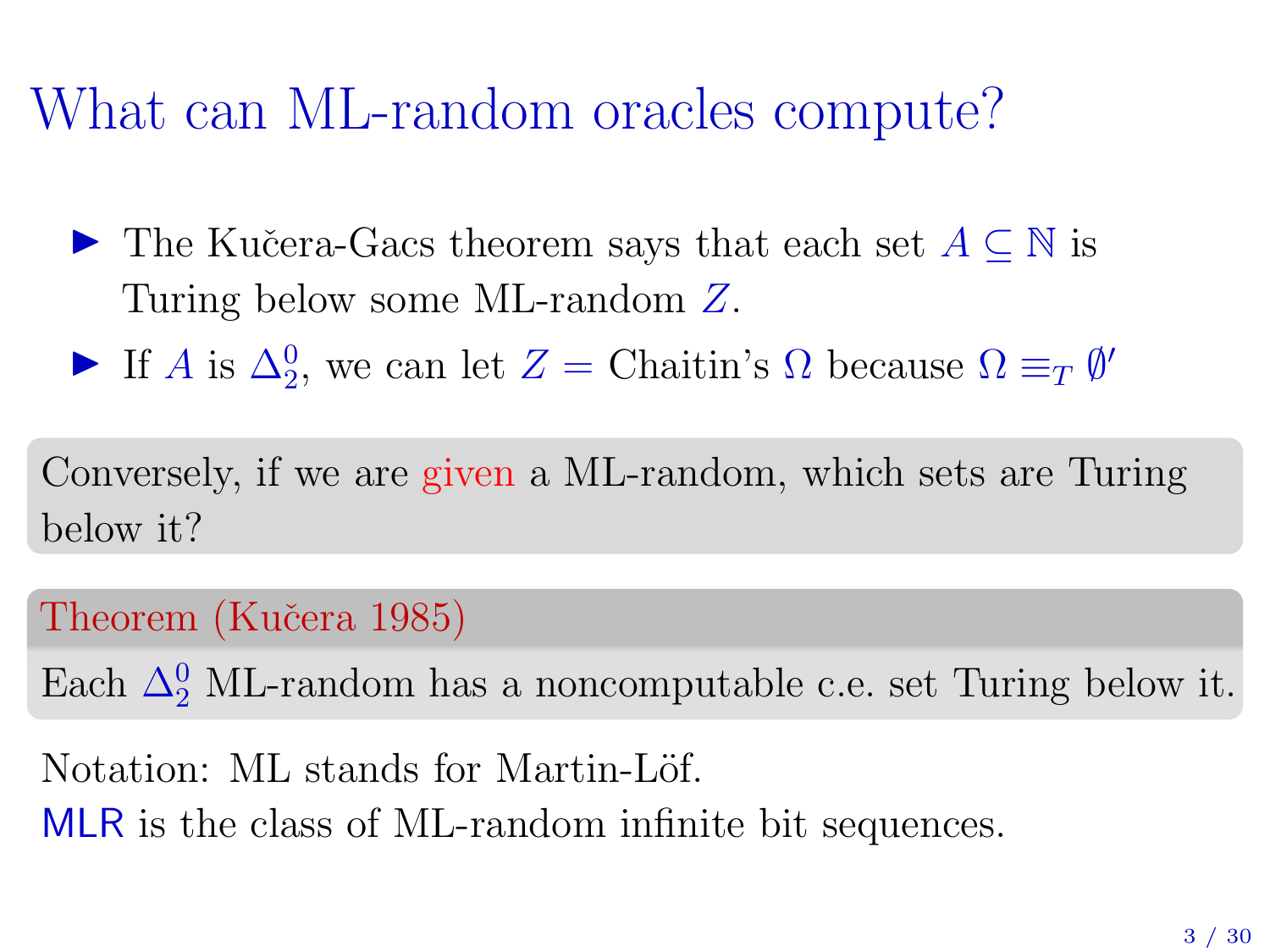### The randomness enhancement principle (N. 2010)

The less a ML-random Z computes, the more random it gets.

Example: Z is called weakly 2-random if Z is in no null  $\Pi_2^0$  class. This is stronger than ML-randomness.

Weak 2-random  $\iff$  ML-random and forms a minimal pair with  $\emptyset'$ .

These results suggest a spectrum of randomness strength:

- $\triangleright$  from ML-random (including examples such as Ω that computes all  $\Delta_2^0$  sets)
- $\triangleright$  to weakly 2-random (computing none but the computable sets).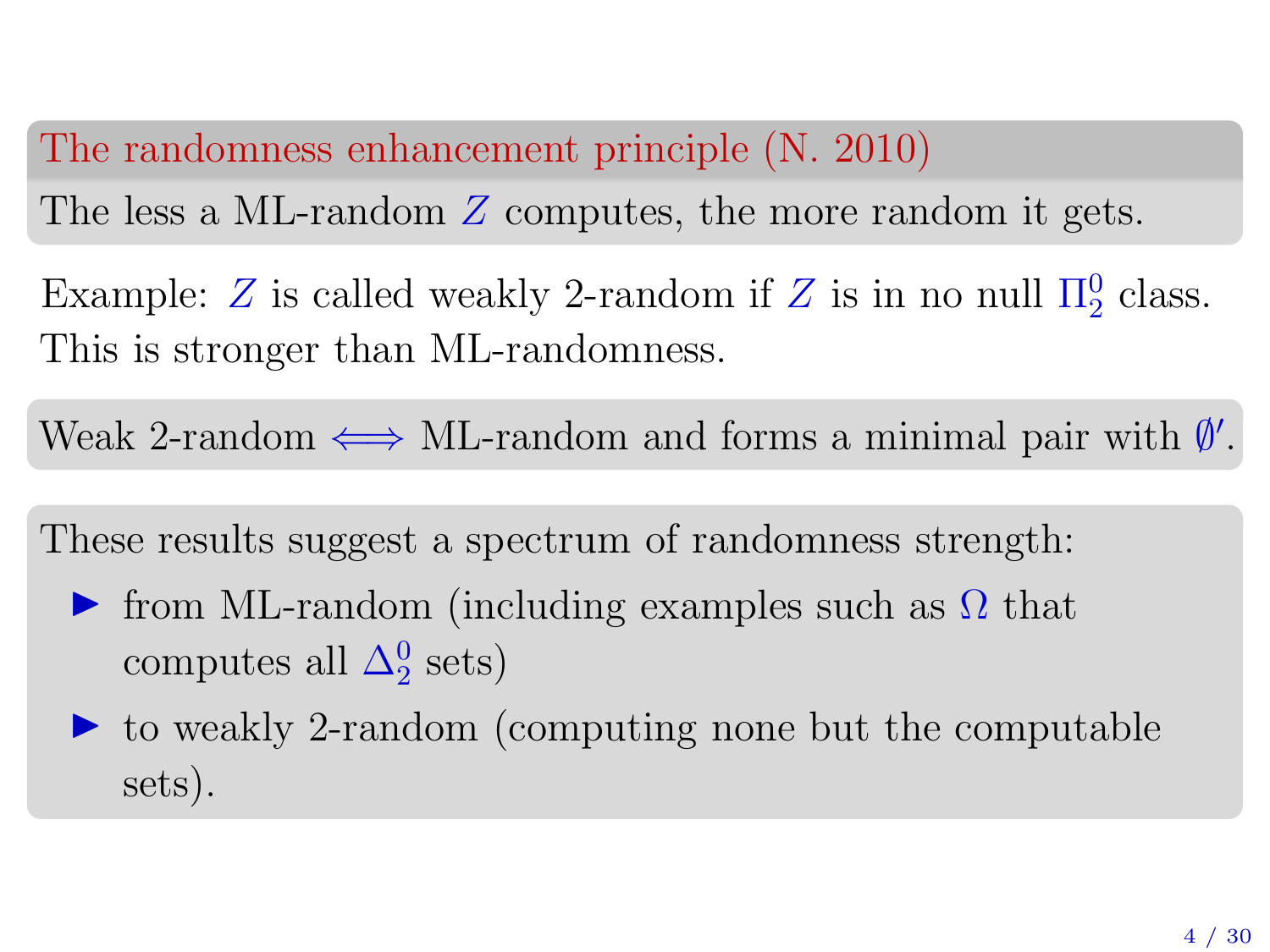### Enter the K-trivials

Recall the Schnorr-Levin theorem:

 $\blacktriangleright$   $Z \in 2^{\mathbb{N}}$  is ML-random if and only if  $K(Z \restriction n) \geq^+ n$ .

In the other extreme,

Definition (Chaitin, 1975)  $A \in 2^{\mathbb{N}}$  is K-trivial if  $K(A \upharpoonright n) \leq^+ K(n)$ .

 $\triangleright$  computable  $\Rightarrow$  K-trivial

► Chaitin: all K-trivials are  $\Delta_2^0$ 

 $\triangleright$  Solovay, '75: there is a noncomputable K-trivial set.

Letters  $A, B$  denote K-trivials. Letters  $Y, Z$  denote ML-randoms.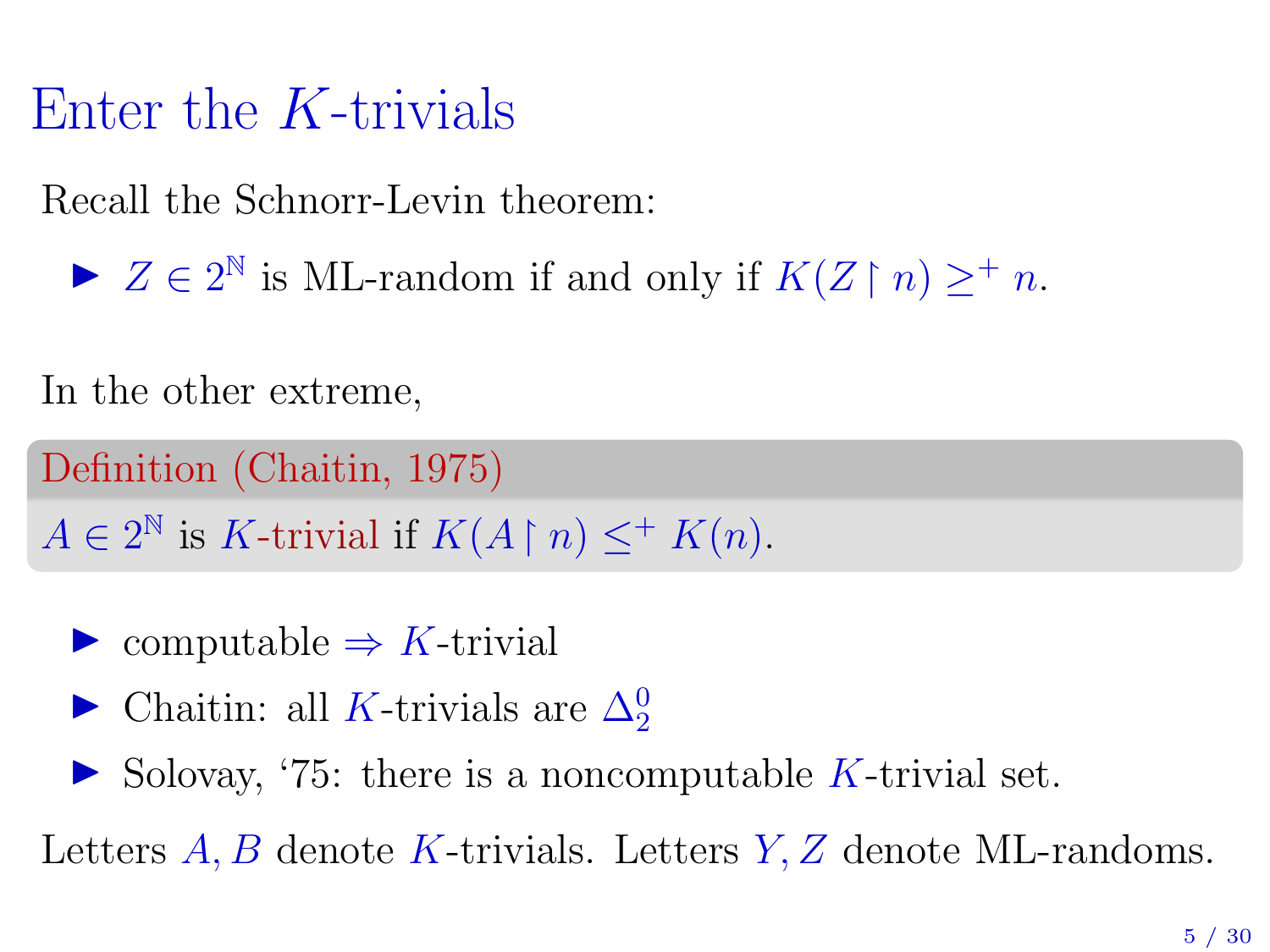# Characterisations of K-trivials

Theorem (Nies-Hirschfeldt;Nies 2003)

The following are equivalent for  $A \in 2^{\mathbb{N}}$ :

- 1. A is K-trivial.
- 2.  $K^A =^+ K$  (A is low for K).
- 3. MLR<sup>A</sup> = MLR (A is low for ML-randomness).

### Theorem (Nies 2003)

- 1. K-triviality is Turing-invariant.
- 2. The K-trivial Turing degrees form an ideal contained in the superlow sets.
- 3. Every K-trivial set is Turing below a c.e. K-trivial set.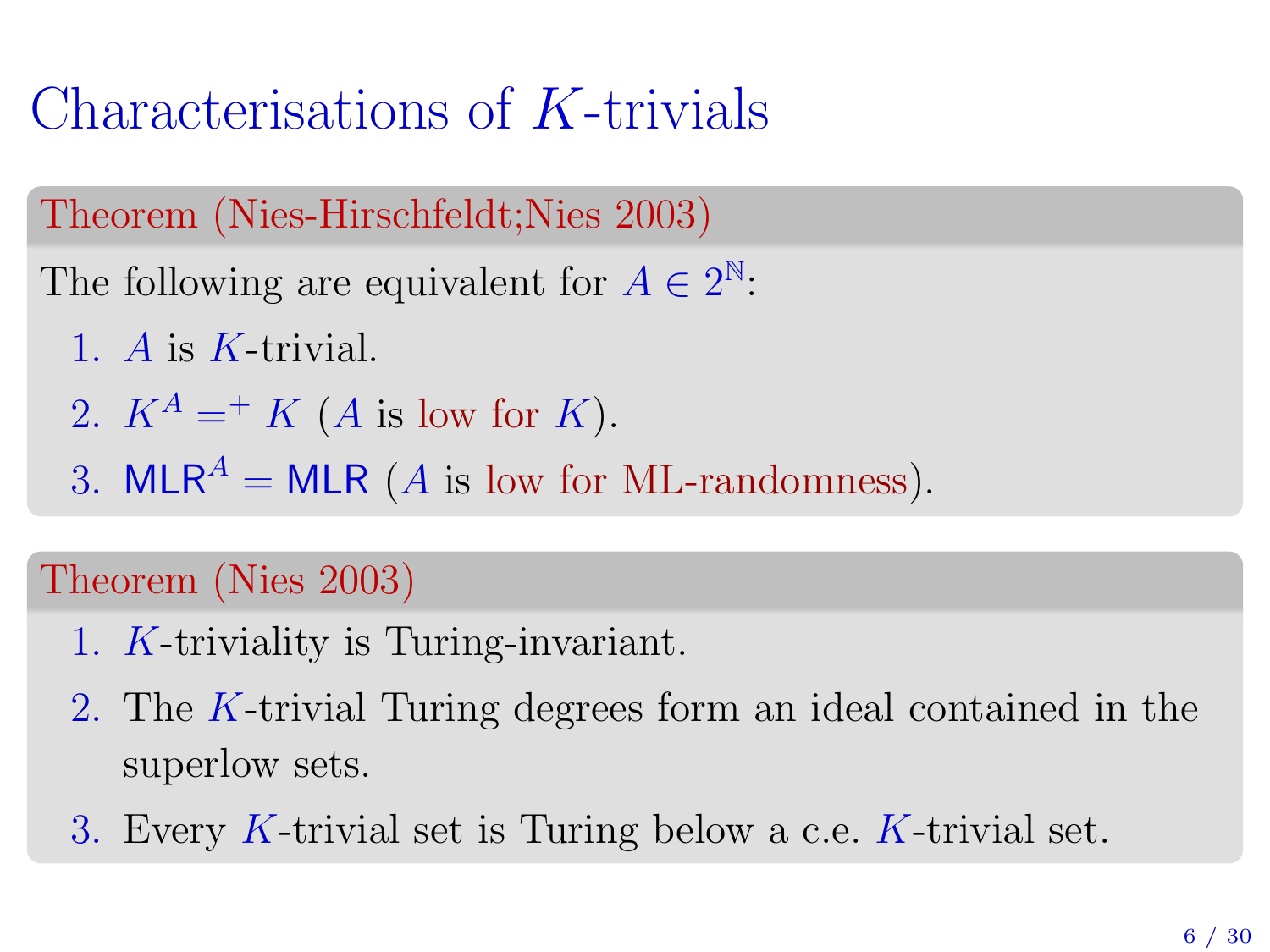### Basis for randomness

Theorem (Hirschfeldt, Nies, Stephan, 2006)

 $A \in 2^{\mathbb{N}}$  is K-trivial if and only if  $A \leq_T Z$  for some  $Z \in \mathsf{MLR}^A$ .

Left to right follows from the equivalence of  $K$ -triviality with lowness for ML-randomness, and the Kučera-Gacs Theorem.

Proposition (Hirschfeldt, Nies, Stephan, 2006) If  $A \leq_T Z$  where A is c.e. and Z is ML-random with  $\emptyset' \nleq_T Z$ , then  $Z \in \mathsf{MLR}^A$ . And hence A is K-trivial.

- In other words, if A is c.e. and NOT K-trivial, then any ML-random  $Z \geq_T A$  is above  $\emptyset'$ .
- ► So there is no version of Kučera-Gacs within the Turing incomplete sets.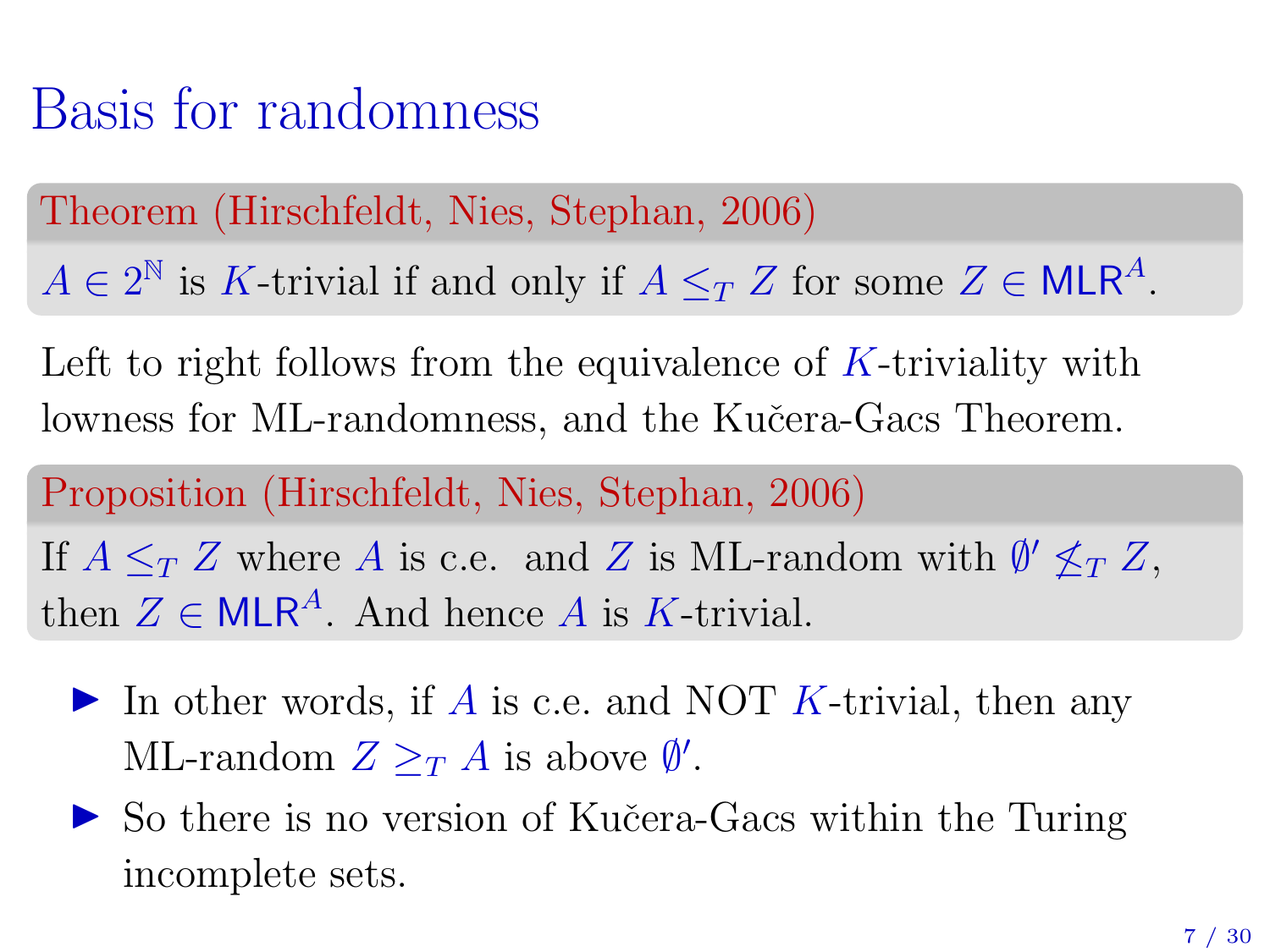Characterising the c.e.  $K$ -trivials in terms of plain ML-randomness and computability notions

We've seen that every c.e. set below a Turing incomplete ML-random is K-trivial.

Stephan (2006) asked whether the converse holds as well.

Theorem (Bienvenu, Greenberg, Kucera, N., Turetsky '16 & Day, Miller, '16)

The following are equivalent for a c.e. set:

 $\blacktriangleright$  A is computable from some incomplete ML-random;

 $\blacktriangleright$  A is K-trivial.

And in fact, there is a single incomplete  $\Delta_2^0$  ML-random above all the  $K$ -trivials!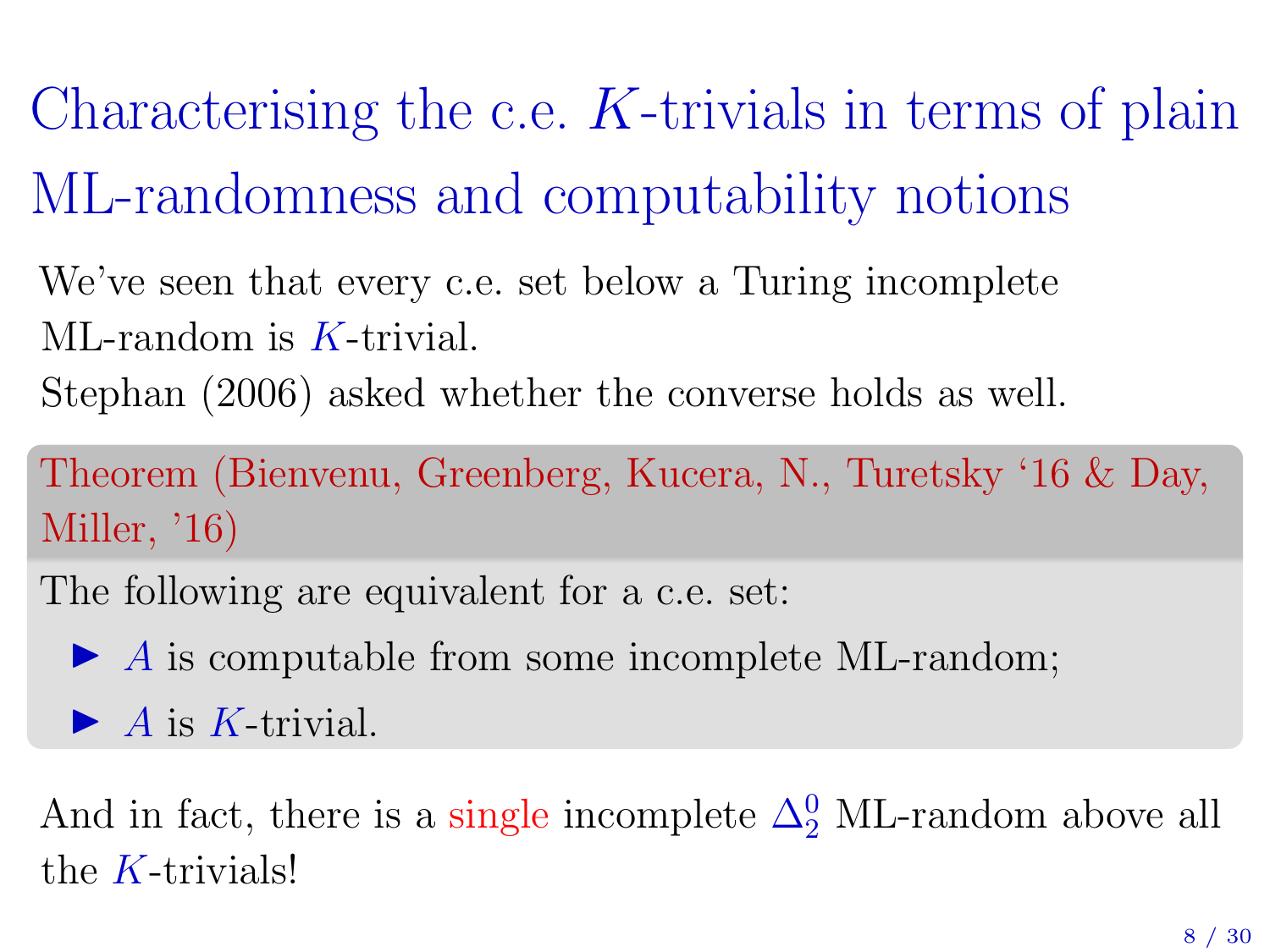# Farily recent characterizations of the K-trivials

- $\blacktriangleright$  A is K-trivial iff for each ML-random Y, the symmetric difference  $Y \triangle A$  is ML-random (Kuyper and Miller, 2017)
- A is K-trivial iff for all Y such that  $\Omega$  is Y-random,  $\Omega$  is  $Y \oplus A$ -random (Greenberg, Miller, Monin, and Turetsky, 2018)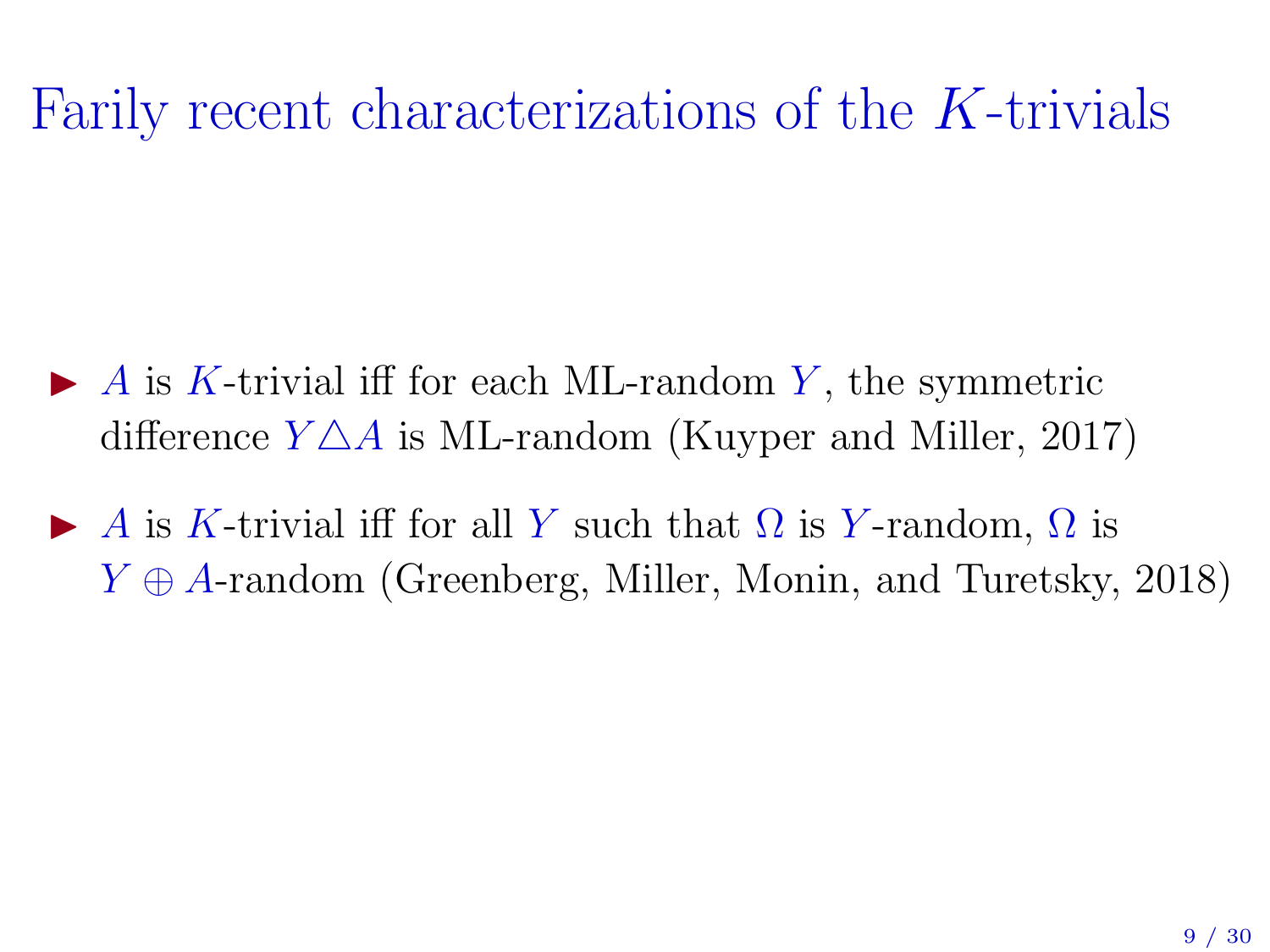# ML-reducibility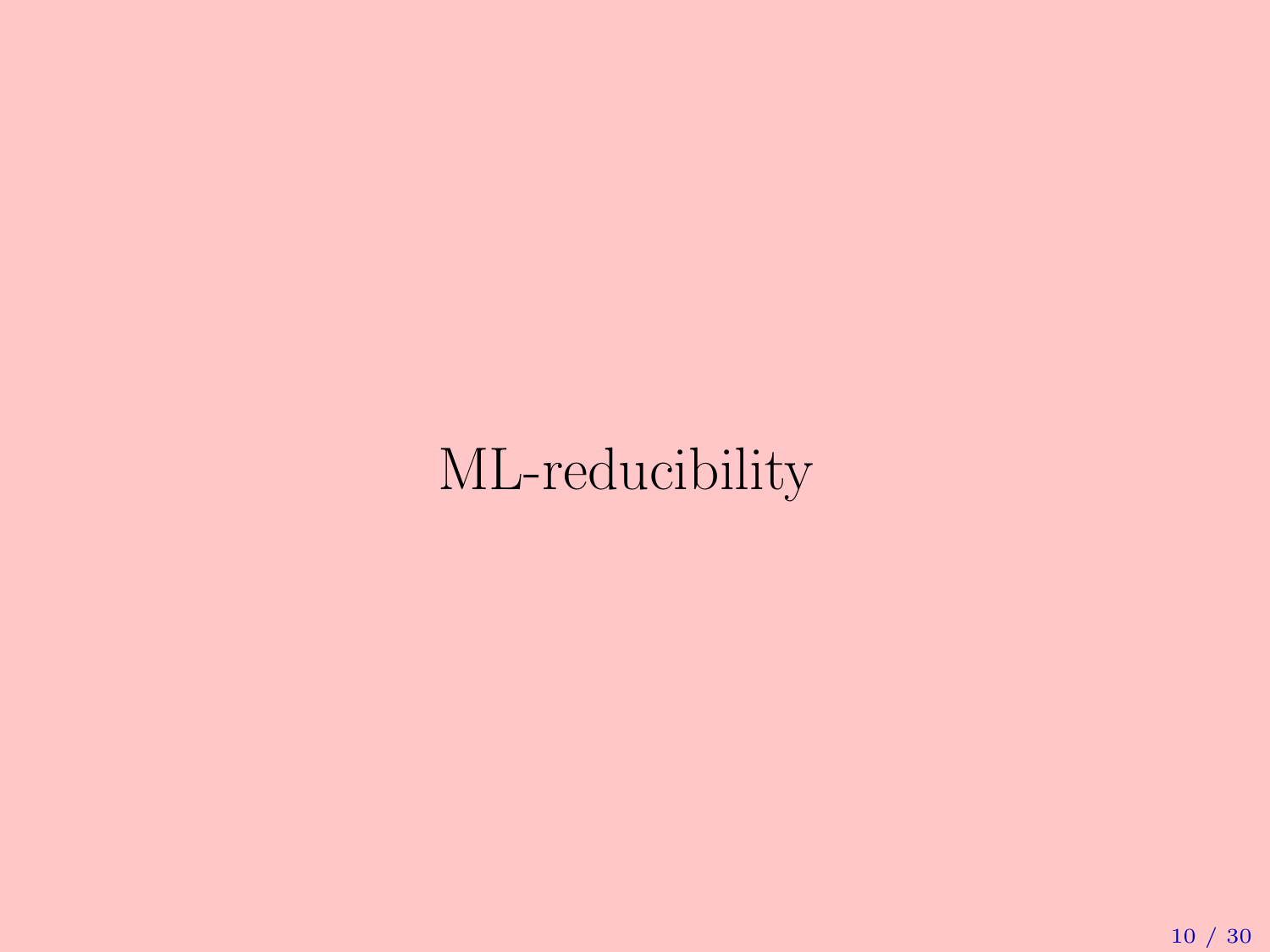# Initials of authors related to this study

- B Laurent Bienvenu
- G Noam Greenberg
- H Denis Hirschfeldt
- K Antonin Kučera
- M Joseph Miller
- N André Nies
- T Dan Turetsky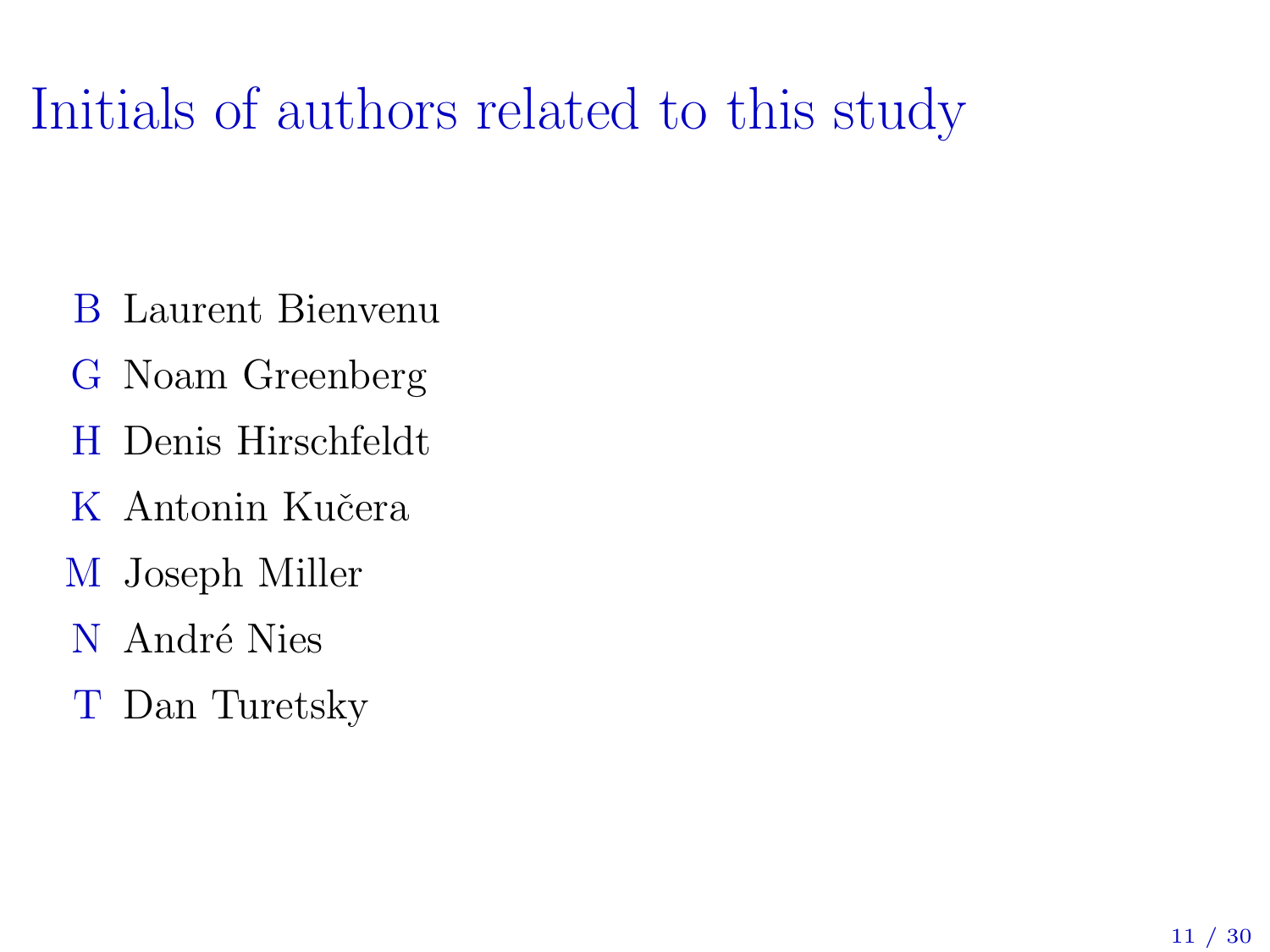By 2018 there were 18 or so characterisations of the class, but only this was known about the structure of the  $K$ -trivials:

They form an ideal in the Turing degrees that is contained in the superlow degrees, generated by its c.e. members, has no greatest member, and contains SJT as a proper subidead.

It appears that Turing reducibility is too fine to understand the structure. We are looking from too close to see the structure. A coarser "reducibility" is suggested by the results above.

```
Definition (main for this talk)
```
For sets A, B, we write  $B >_{ML} A$  if

 $\forall Z \in$  MLR  $[Z >_T B \Rightarrow Z >_T A]$ .

(Any ML-random computing  $B$  also computes  $A$ .)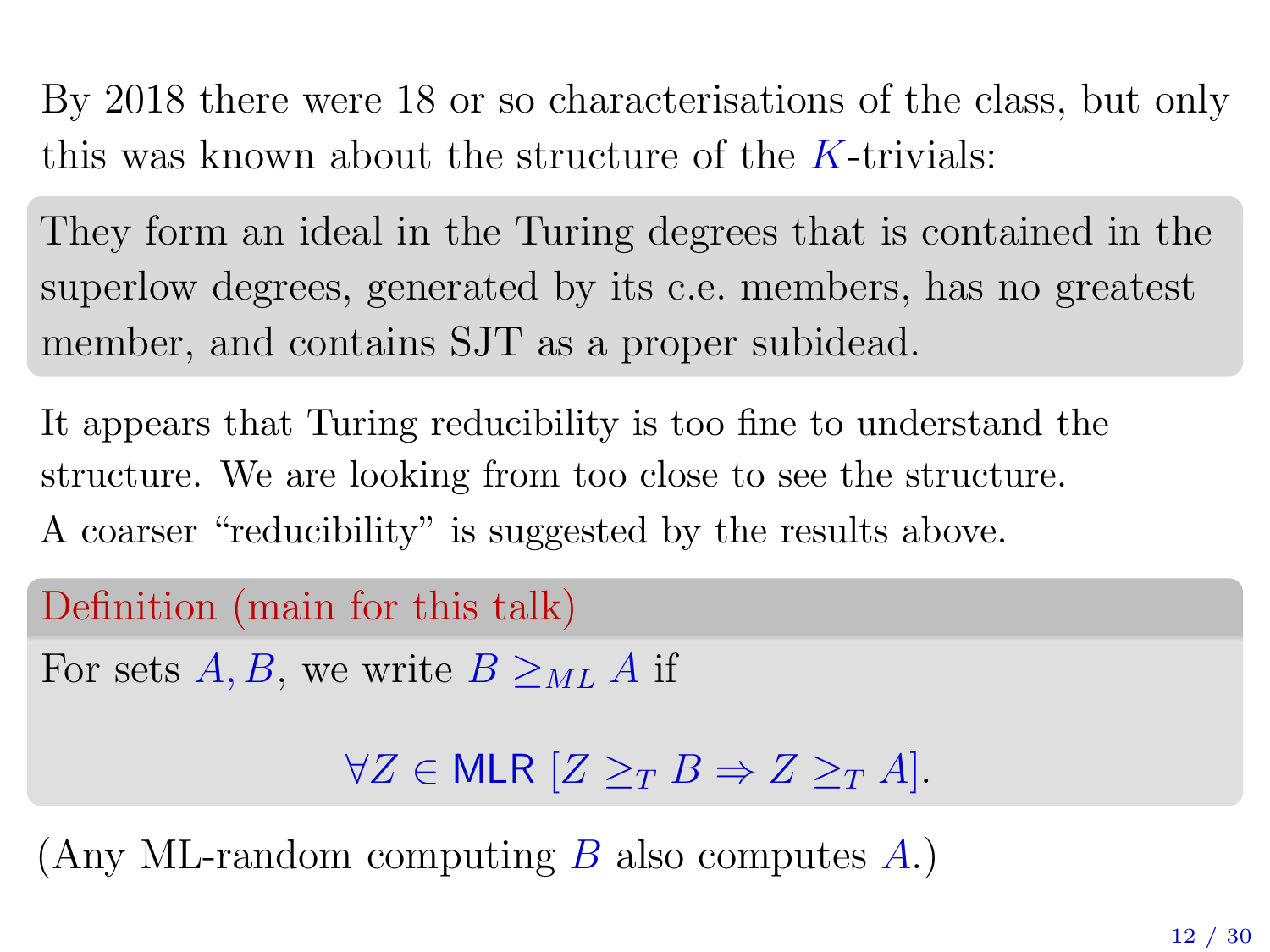Recall:  $B \geq_{ML} A$  denotes that  $\forall Z \in \text{MLR}[Z \geq_T B \Rightarrow Z \geq_T A]$ .

- I A common paradigm: computational lowness means to be not overly useful as an oracle.  $\leq_{LR}$  and other weak reducibilities are based on this. Later on we will introduce  $\leq_{SJT}$ , a weakening of  $\leq_T$ , also based on this paradigm.
- $\triangleright$  ML-reducibility seeks to understand relative complexity of sets via an alternative lowness paradigm: computational lowness means being computed by many oracles.

#### Some results related to ML degrees

- ► By HNS 06, the ML-degree of  $\emptyset'$  contains all the non-K-trivial c.e. sets. So among the c.e. sets one can focus on K-trivials.
- Each K-trivial A is ML-equivalent to a c.e. K-trivial  $D >_{T} A$ . (GMNT 22, arXiv 1707.00258)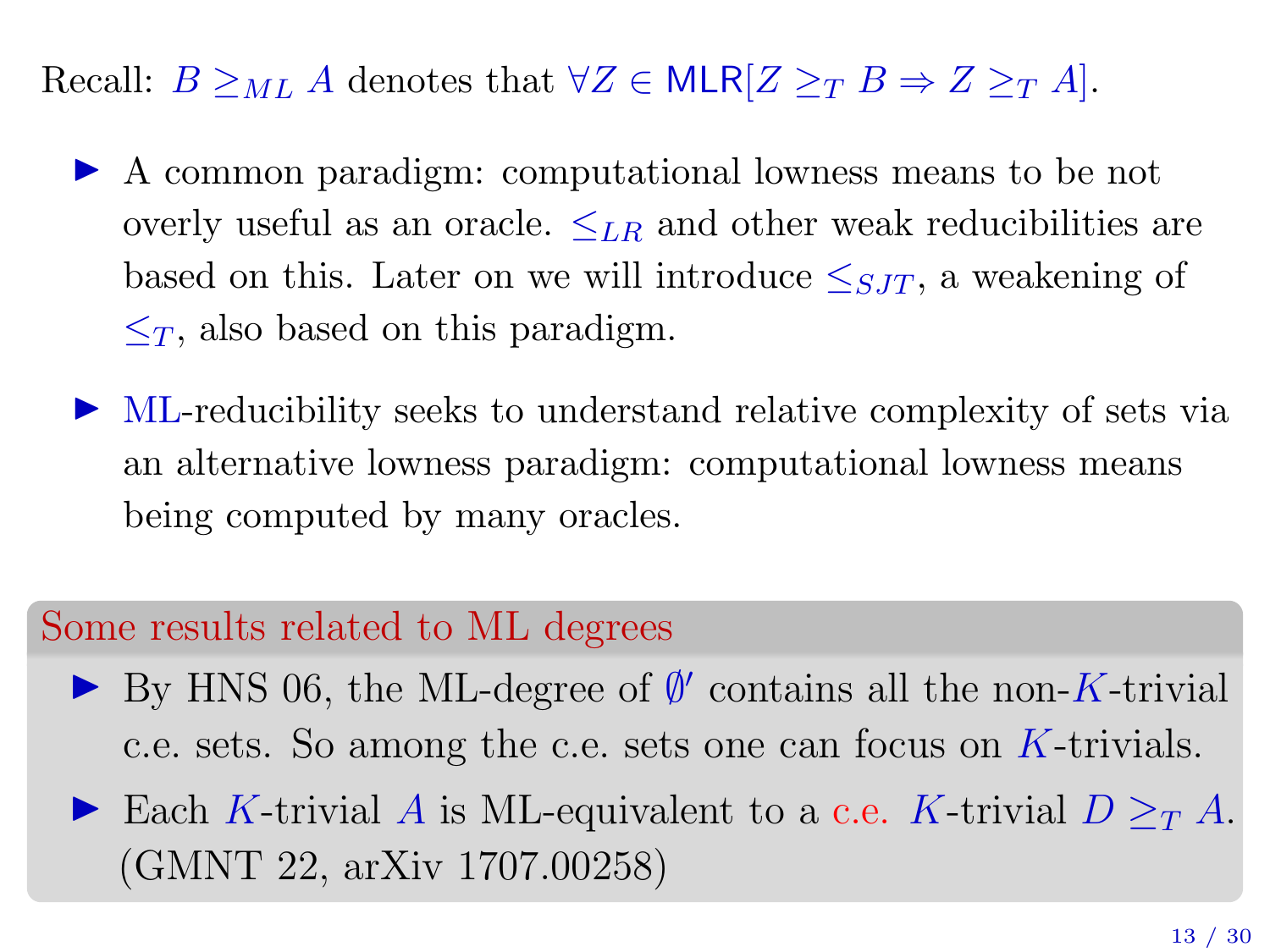## Structure of the K-trivials w.r.t.  $\leq_{ML}$

- $\triangleright$  The least degree consists of the computable sets. This follows from the low basis theorem with upper cone avoiding.
- $\blacktriangleright$  There is a ML-complete K-trivial set, called a "smart" K-trivial. (BGKNT, JEMS 2016)
- ▶ There is a dense hierarchy of principal ideals  $\mathcal{B}_q$ ,  $q \in (0,1)_0$ . E.g.,  $\mathcal{B}_{0.5}$  consists of the sets that are computed by both "halves" of a ML-random Z, namely  $Z_{even}$  and  $Z_{odd}$  (GMN, JML 2019)
- $\triangleright$  there are further interesting subclasses of the K-trivials that are downward closed under  $\leq_{ML}$ .
- $\triangleright$  E.g. the strongly jump traceables, or equivalently the sets below all the  $\omega$ -c.a. ML-randoms (by HGN, Adv. Maths 2012, along with GMNT 22).  $\frac{14}{7}$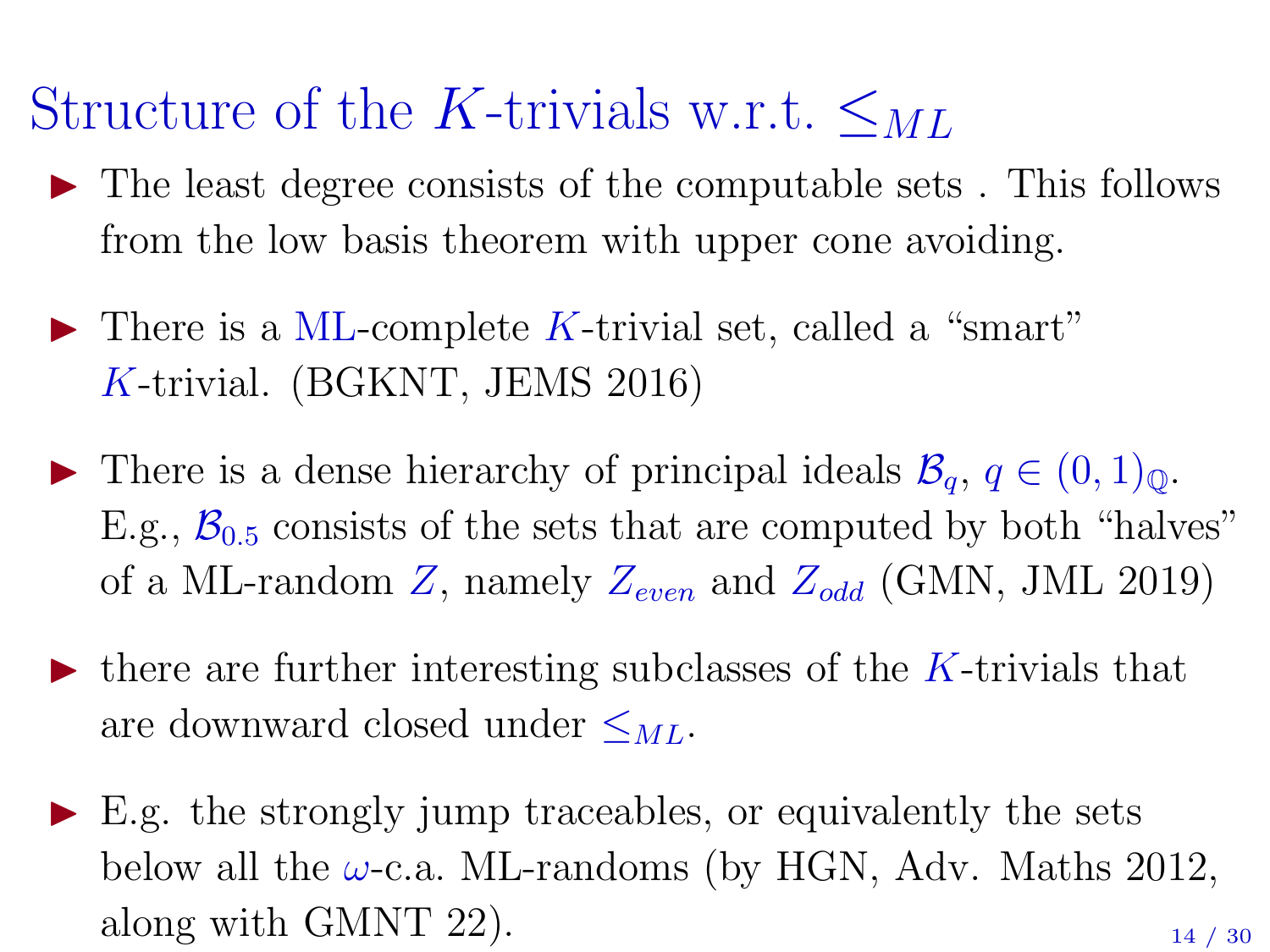A bit of degree theory for  $\leq_{ML}$  on the K-trivials Recall:  $B \geq_{ML} A$  if  $\forall Z \in \mathsf{MLR}[Z \geq_T B \Rightarrow Z \geq_T A]$ .

### Results from GMNT 22, arxiv 1707.00258

- (a) For each noncomputable c.e. K-trivial D there are c.e.  $A, B \leq_T D$  such that  $A|_{ML} B$ .
- (b) There are no minimal pairs.
- (c) For each c.e. A there is c.e.  $B >_{T} A$  such that  $B \equiv_{ML} A$ .

(a) is based on a method of Kuˇcera. (b) and (c) use cost functions. We don't know whether the ML-degrees of the  $K$ -trivials are dense. The obstacle is that we don't even know whether  $\leq_{ML}$  is arithmetical. So it's hard to envisage a construction showing density.

The results also hold for the coarser, arithmetical reducibility where the ML-randoms are restricted to the  $\Delta_2^0$  sets. Density may be easier to show in this case.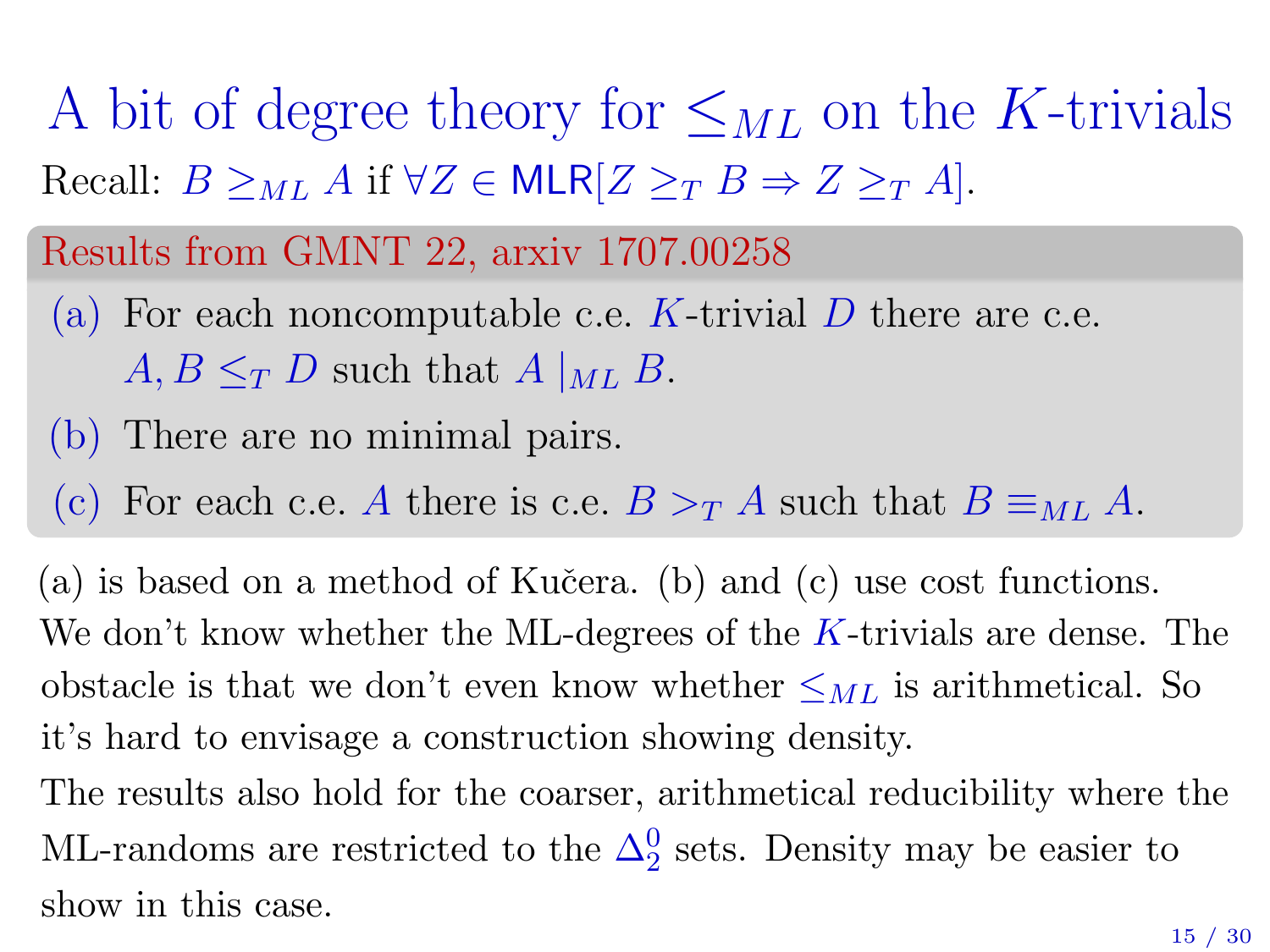## Cost functions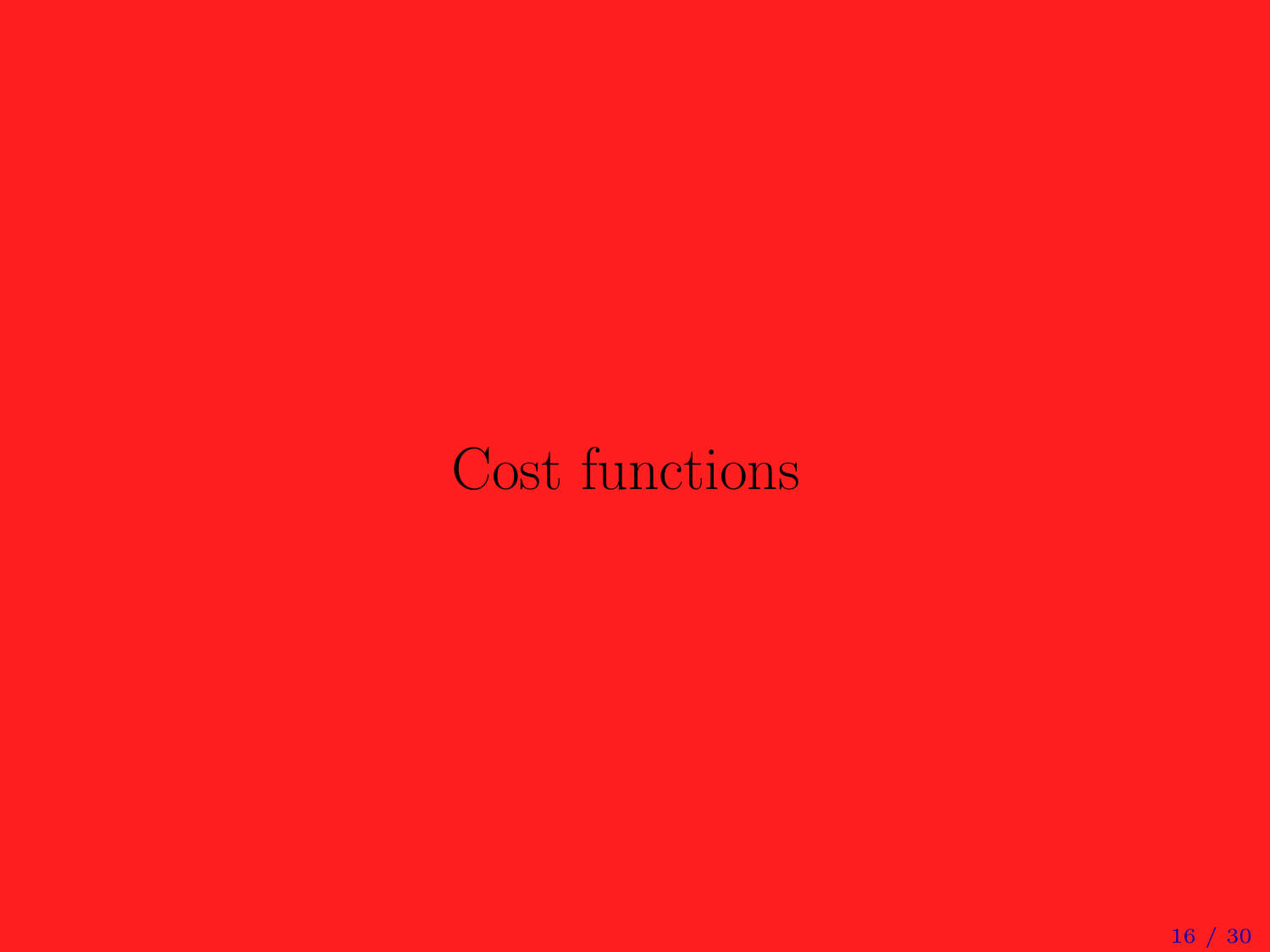#### Definition

A cost function is a computable function  $\mathbf{c} \colon \mathbb{N}^2 \to \mathbb{R}^{\geq 0}$  satisfying:  $c(x, s) > c(x + 1, s)$  and  $c(x, s) < c(x, s + 1)$ ;  $\underline{\mathbf{c}}(x) = \lim_{s} \mathbf{c}(x, s) < \infty;$  $\lim_{x \to \infty} \underline{\mathbf{c}}(x) = 0$  (the limit condition).

#### Definition

Let  $\langle A_s \rangle$  be a computable approximation of a  $\Delta_2^0$  set A. Let **c** be a cost function. The total cost  $c(\langle A_s \rangle)$  is

$$
\sum_{s} \mathbf{c}(x, s) \llbracket x \text{ is least s.t. } A_s(x) \neq A_{s-1}(x) \rrbracket.
$$

A  $\Delta_2^0$  set A obeys a cost function **c** if there is some computable approximation  $\langle A_s \rangle$  of A for which the total cost  $c(\langle A_s \rangle)$  is finite.

Write  $A \models c$  for this. FACT: There is a c.e., noncomputable  $A \models c$ .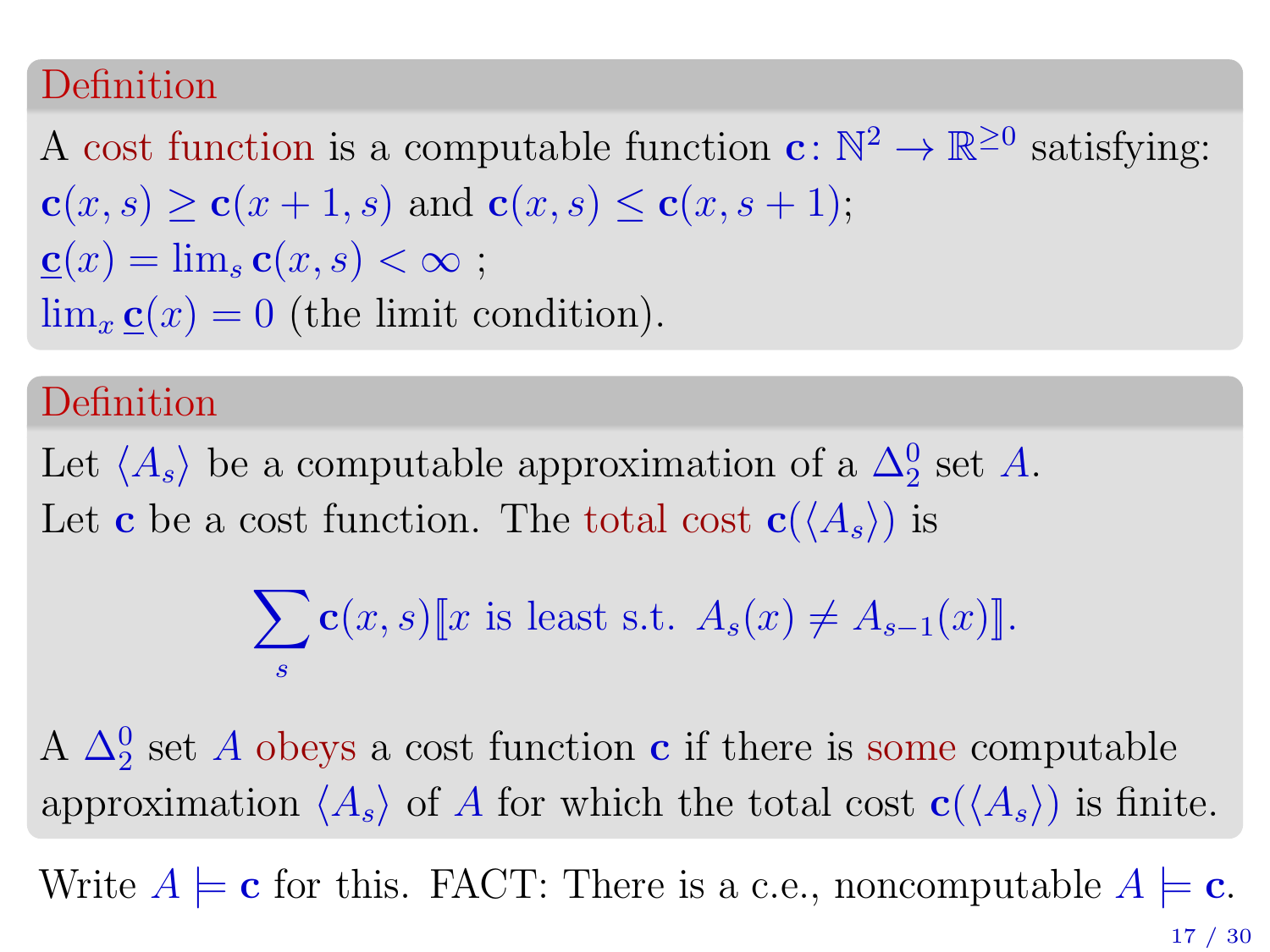Cost functions characterising ML-ideals In summary, a  $\Delta_2^0$  set obeys **c** if it can be computably approximated obeying the "speed limit" given by c. Let  $\mathbf{c}_\Omega(x, s) = \Omega_s - \Omega_x$  (where  $\langle \Omega_s \rangle_{s \in \mathbb{N}}$  is an increasing approximation of  $\Omega$ ).

Theorem (N., Calculus of cost functions, 2017) A  $\Delta_2^0$  set is K-trivial if and only if it obeys  $\mathbf{c}_{\Omega}$ .

Let  $\mathbf{c}_{\Omega,1/2}(x,s) = (\Omega_s - \Omega_x)^{1/2}.$ 

### Theorem (GMN, 2019)

The following are equivalent:

- 1. A is computed by both halves of a ML-random.
- 2. A obeys  $c_{\Omega,1/2}$ .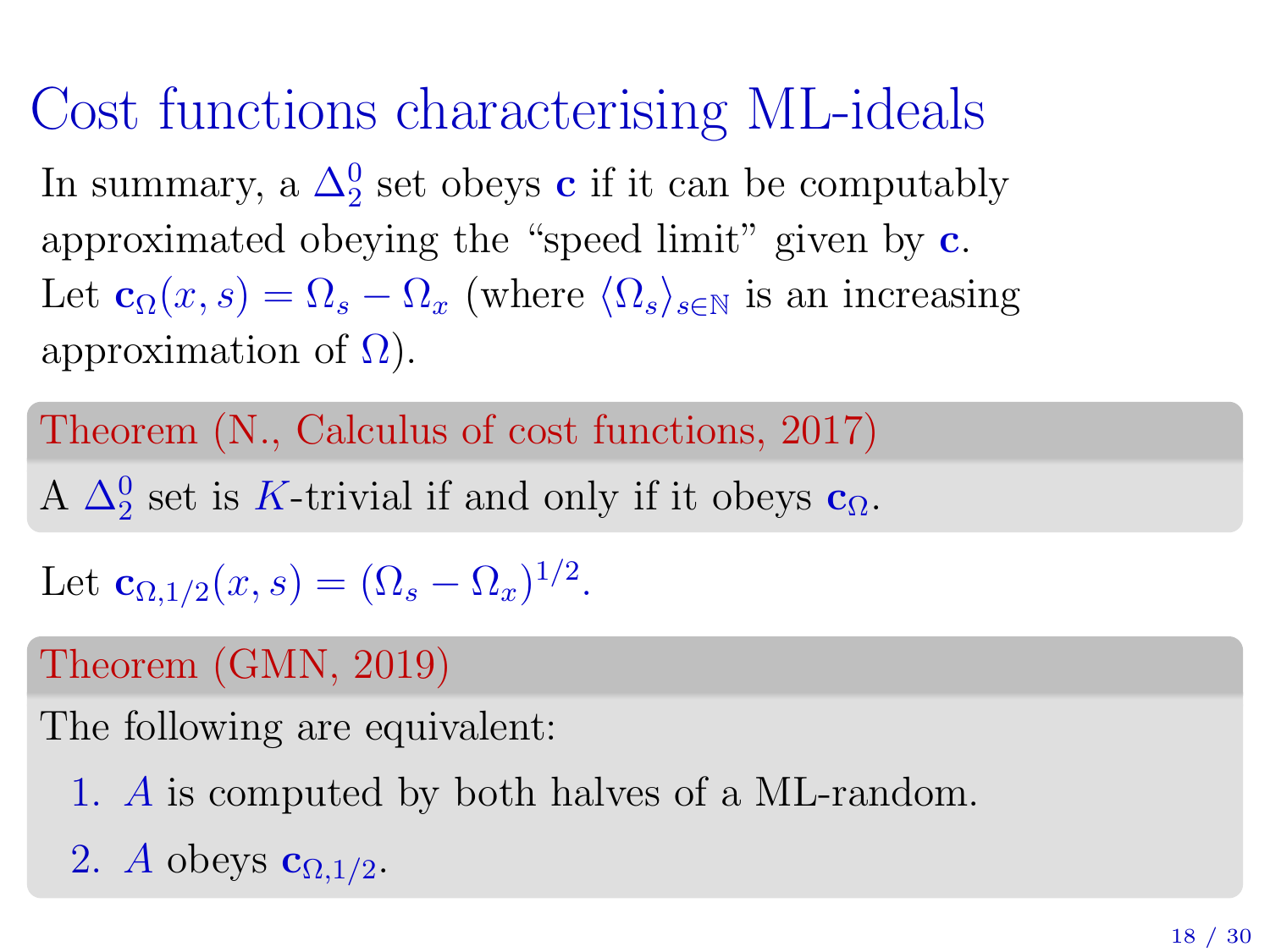# Cost functions and computing from randoms

#### Definition

Let **c** be a cost function. A **c**-test is a sequence  $(U_n)$  of uniformly  $\Sigma_1^0$  subsets of  $\{0,1\}^{\mathbb{N}}$  satisfying  $\lambda(U_n) = O(\underline{\mathbf{c}}(n)).$ 

#### Important Easy Fact

Suppose that  $Z$  is ML-random but is captured by a c-test. Suppose that A obeys **c**. Then  $A \leq_T Z$ .

Proof idea: Collect the oracles that may become invalid through A-change into a Solovay test.

If an approximation of A obeying **c** changes  $A(n)$  at stage s, then  $U_{n,s}$ is listed as a component of the test.  $A \models c$  is used to show we indeed build a Solovay test.

Z is outside almost all components, so Z computes A correctly a.e.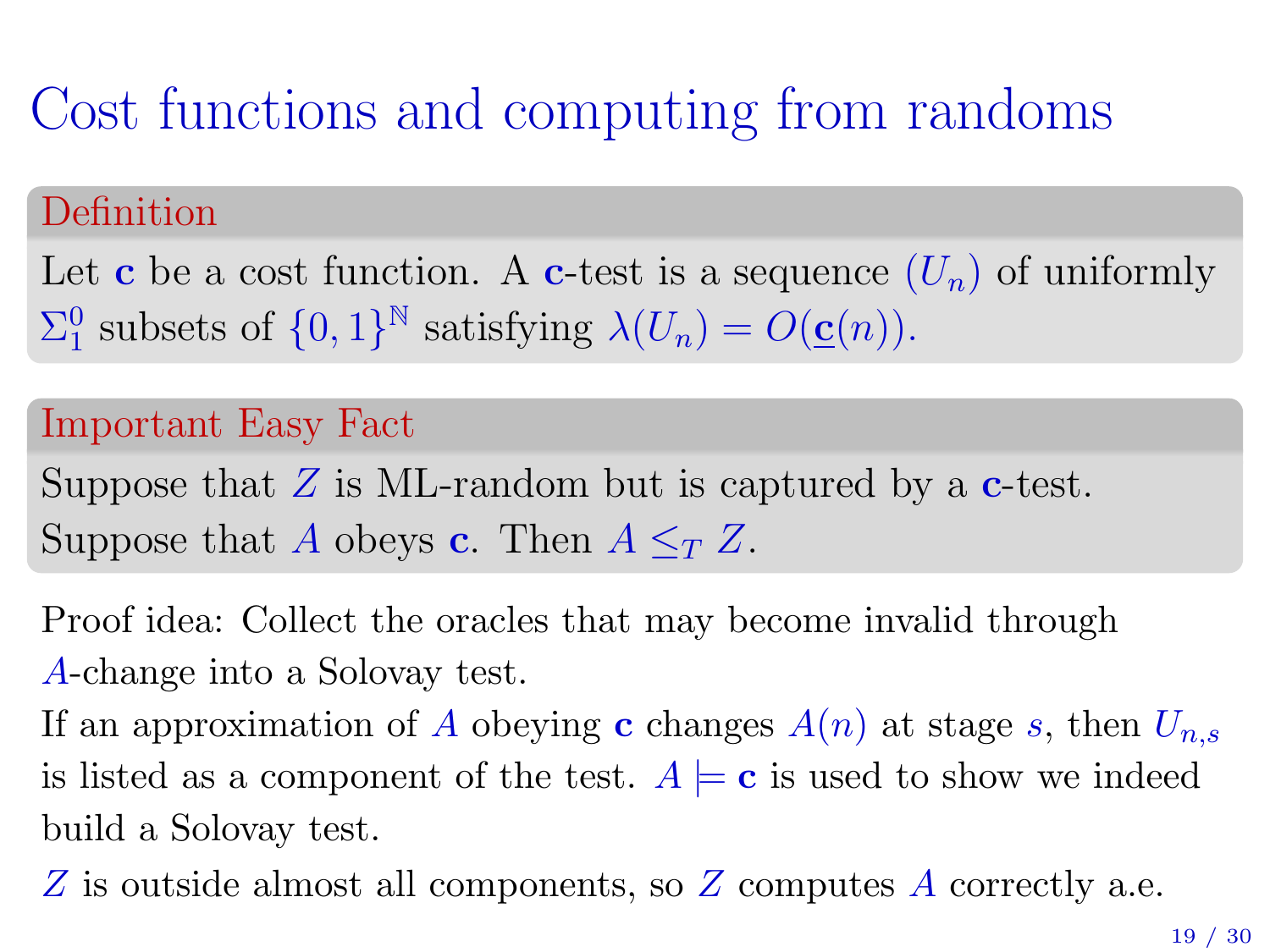Definition (ML-completeness for a cost function, GMNT 22)

Let  $c > c_0$  be a cost function. We say that a K-trivial A is smart for c if A is ML-complete among the sets that obey c.

Thus  $A \models \mathbf{c}$ , and  $B \leq_{ML} A$  for each  $B \models \mathbf{c}$ .

Theorem (GMNT 22, extending BGKNT 16 result for  $c_0$ ) For each  $c > c_0$  there is a c.e. set A that is smart for c.

We may assume that  $c(k) \geq 2^{-k}$ . Build A. There is a particular Turing functional  $\Gamma$  such that it suffices to show  $A = \Gamma^{Y} \Rightarrow Y$  fails some c-test.

 $\triangleright$  During construction, let  $\mathcal{G}_{k,s} = \{ Y : \Gamma_t^Y \mid 2^{k+1} \prec A_t \text{ for some } k \leq t \leq s \}.$ 

Error set  $\mathcal{E}_s$ : those Y such that  $\Gamma_s^Y$  is to the left of  $A_s$ .

 $\triangleright$  Ensure  $\lambda \mathcal{G}_{k,s} \leq \mathbf{c}(k,s) + \lambda(\mathcal{E}_{s} - \mathcal{E}_{k})$ . If this threatens to fail put next  $x \in [2^k, 2^{k+1})$  into A. Then  $\langle \mathcal{G}_k \rangle$  is the required c-test.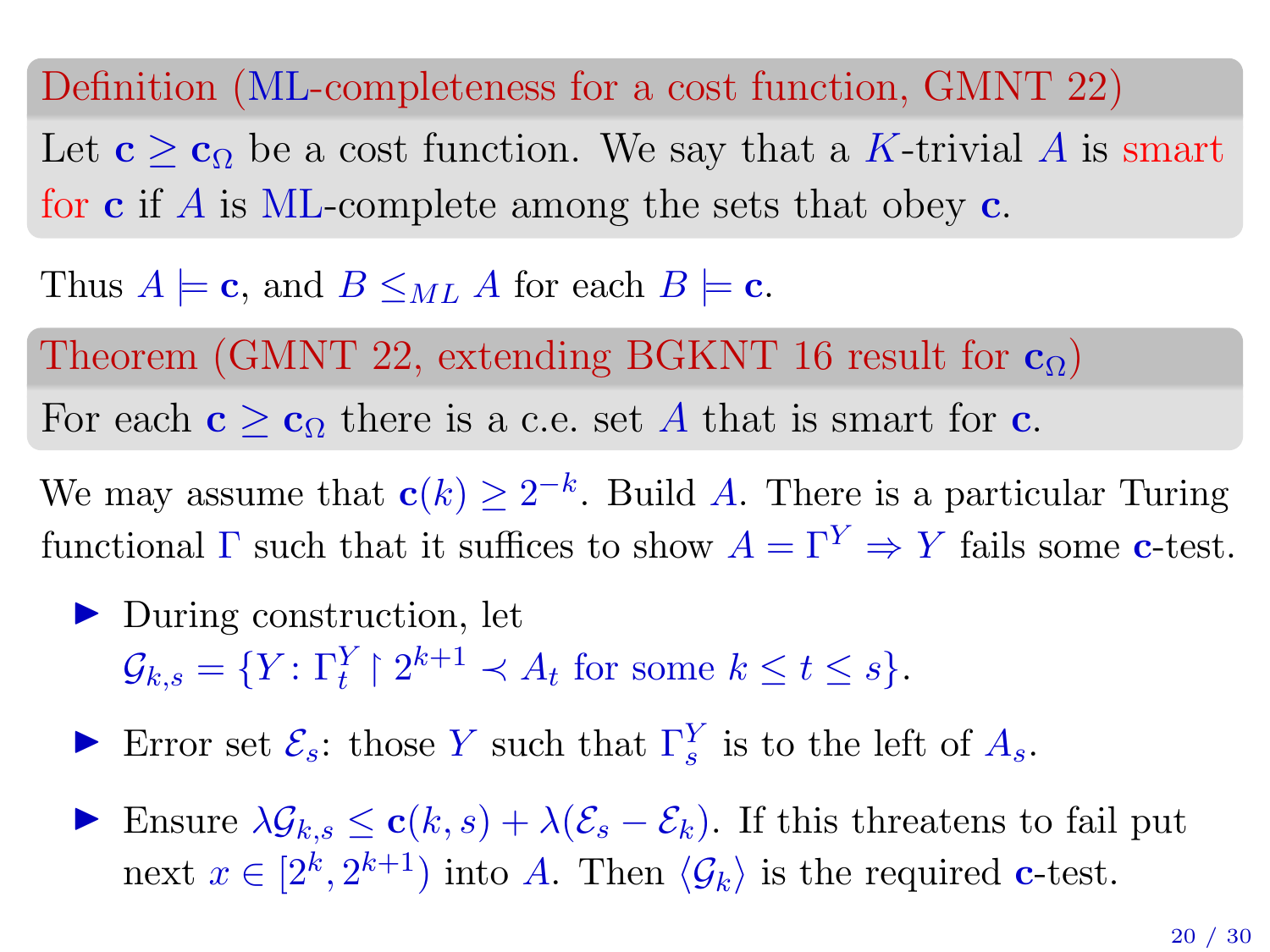# ML-completeness for a cost function

### Definition (recall)

Let  $c > c_0$  be a cost function. We say that a K-trivial A is smart for c if A is ML-complete among the sets that obey c.

### Theorem (GMNT 22)

For each K-trivial A there is a cost function  $c_A \geq c_\Omega$  such that A is smart for  $c_A$ .

This shows that there are no ML-minimal pairs, in a uniform way: if K-trivials  $A, B$  are noncomputable, there is a noncomputable c.e. D such that  $D \models c_A + c_B$ . Then  $D \leq_{ML} A, B$ .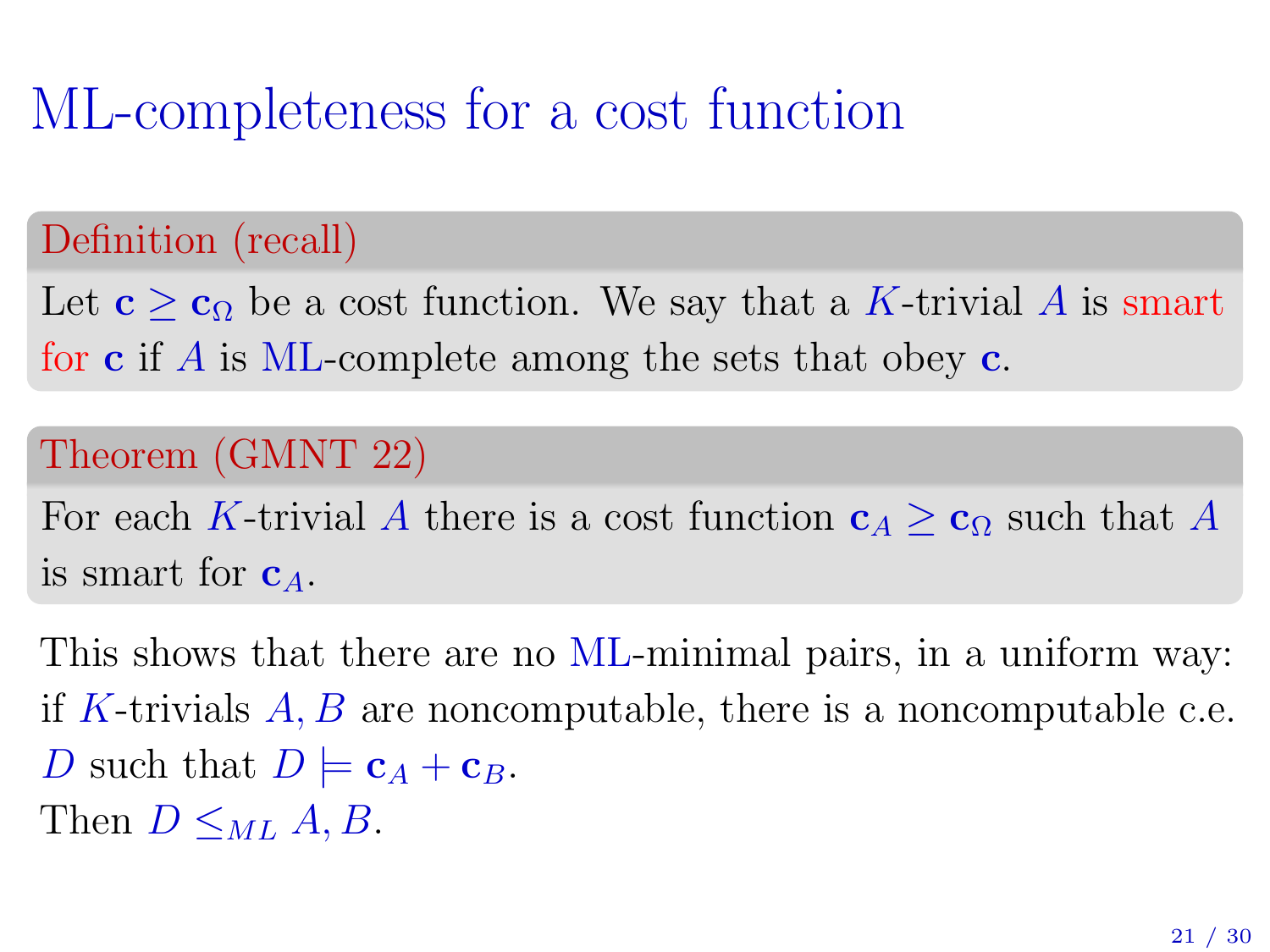Smartness and half-bases

Recall:

Theorem (BGKNT 16)

Not every K-trivial is a half-base.

Proof (different from the original one).

- $\blacktriangleright$   $\Omega_{even}$  and  $\Omega_{odd}$  are low;
- If  $Y \in M \subset \mathbb{R}$  is captured by a  $c_{\Omega}$ -test, then it is superhigh.
- $\triangleright$  So a smart K-trivial is not a half-base.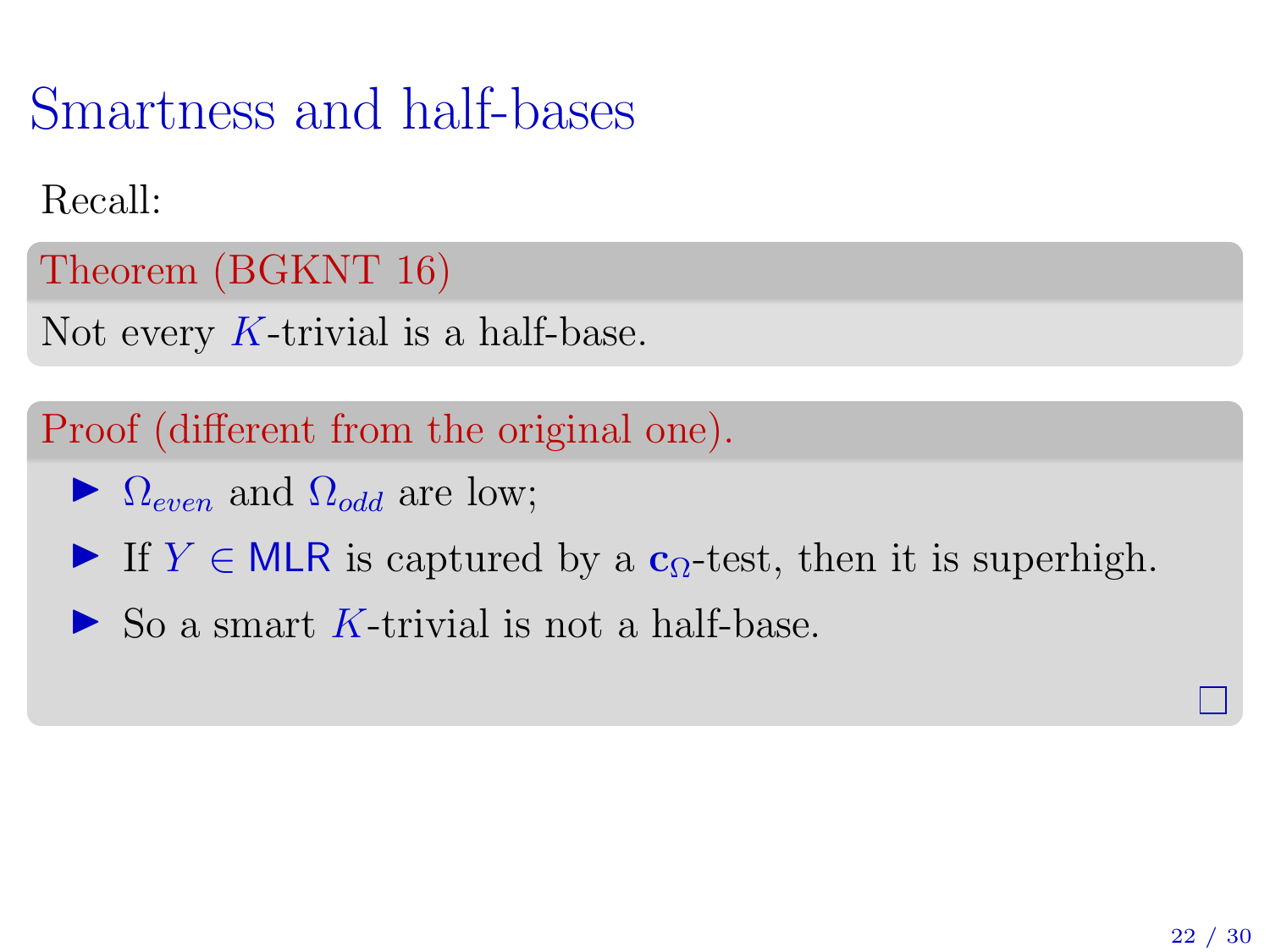# A reducibility dual to  $\leq_{ML}$

#### Definition

For  $Z, Y \in \mathsf{MLR}$ , by  $Z \leq_{ML^*} Y$  we denote that for every K-trivial A,

### $A \leq_T Z \Rightarrow A \leq_T Y$ .

We say that  $Z \in \mathsf{MLR}$  is feeble for **c** if Z is captured by a **c**-test, and is of the least  $ML^*$ -degree among those. For example:

- $\triangleright$  For rational  $p \in (0, 1)$ , any appropriate "*p*-part" of Ω is feeble for  $\mathbf{c}_{\Omega,p}$ , where  $\mathbf{c}_{\Omega,p}(x,s) = (\Omega_s - \Omega_x)^p$ .
- $\triangleright$  Top degree: all ML-randoms captured by a  $c_0$ -test (i.e., the non Oberwolfach-randoms).
- ▶ Bottom degree: the weakly 2-randoms.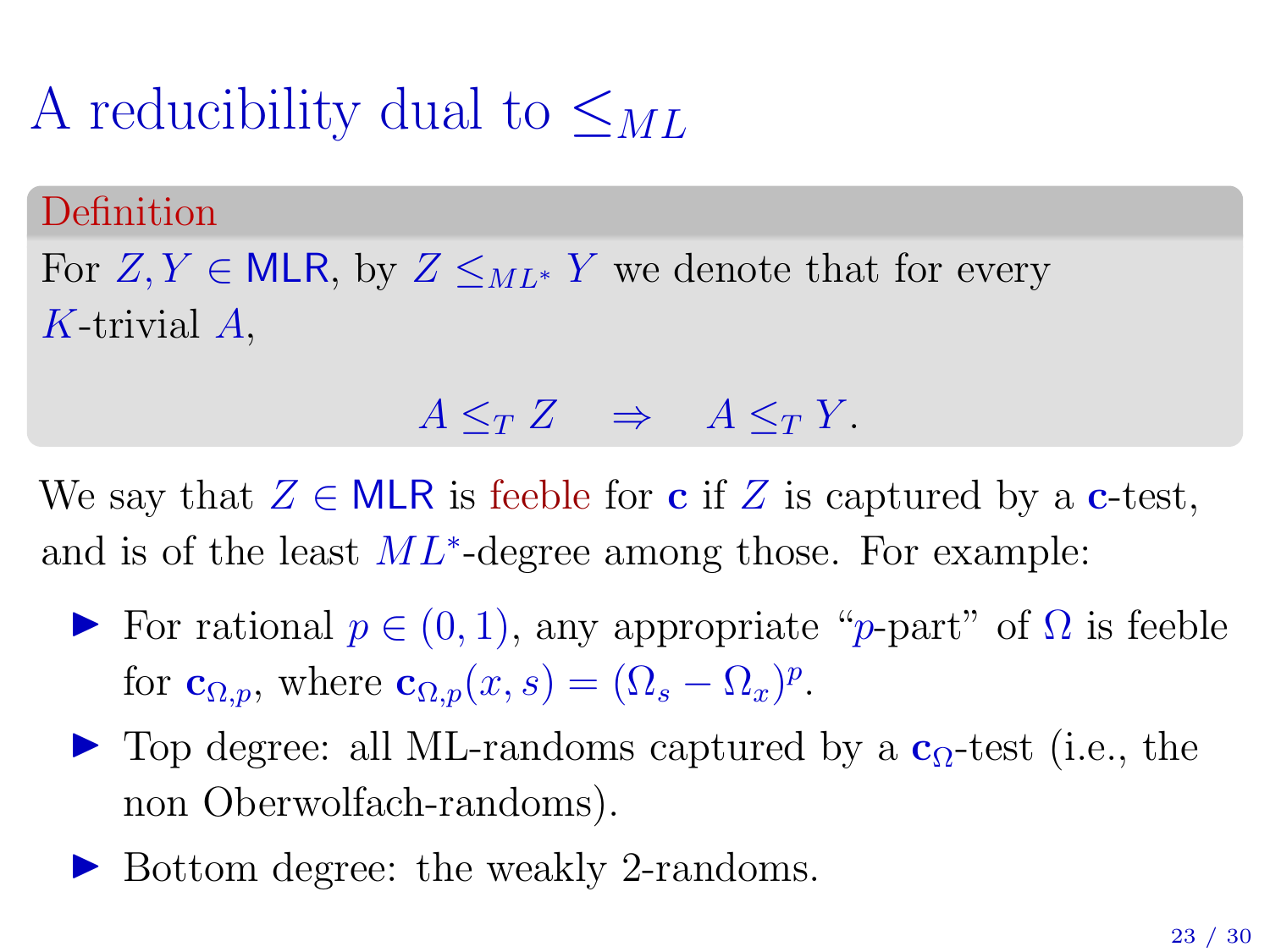# Pieces of  $\Omega$  w.r.t.  $\leq_{ML^*}$

- For any infinite computable  $R \subseteq \mathbb{N}$ , let  $\Omega_R$  be the bits of  $\Omega$ with position in  $\hat{R}$ .
- ightharpoontal contract a corresponding cost function  $\mathbf{c}_{\Omega,R}$  similar to  $\mathbf{c}_{\Omega,p}$ : A obeys  $\mathbf{c}_{\Omega} \leftrightarrow A \leq_T \Omega_R$ .
- I Thus,  $\Omega_R$  is feeble for  $\mathbf{c}_{\Omega,R}$ .

For each such R, let  $B_R$  be a K-trivial that is smart for  $\mathbf{c}_{\Omega_R}$ .

### Theorem (GMNT 22)

The following are equivalent for infinite, computable  $R, S \subseteq \mathbb{N}$ :

- 1.  $\Omega_S \leq_{ML^*} \Omega_R$ ;
- 2.  $B_s >_{ML} B_R$ ;
- 3. There is  $d \in \mathbb{N}$  such that  $|S \cap n| \leq |R \cap n| + d$  for each n.

For instance, by (3),  $\Omega_{even}$  and  $\Omega_{odd}$  compute the same K-trivials! 24 / 30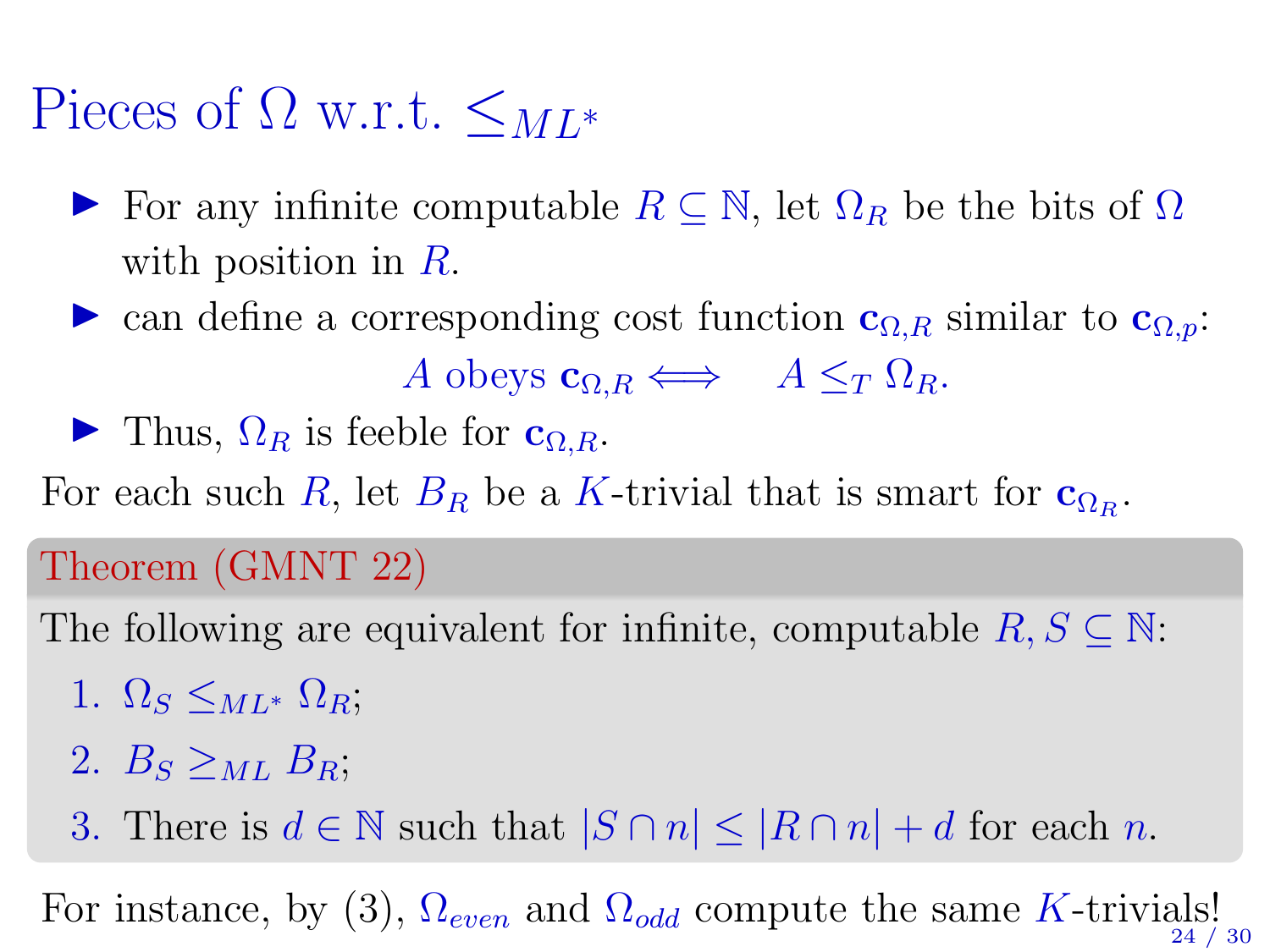## Other weak reducibilities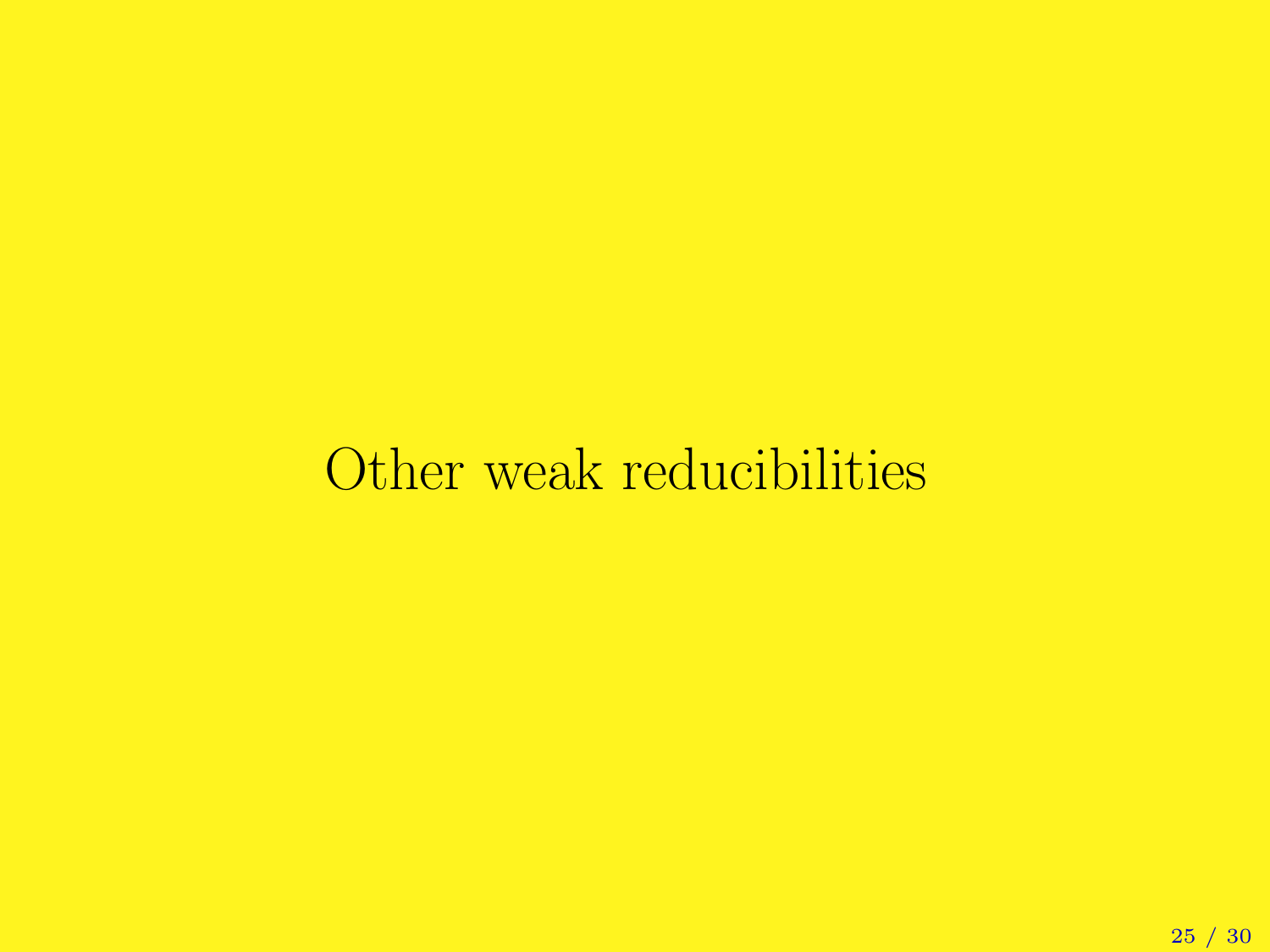- Note that  $A \leq_T B$  if  $J^A = \Psi^B$  for some functional  $\Psi$  (where  $J^X = \phi_e^X(e)$  is the jump of X).
- $\triangleright$  Suppose B instead only can make a small number of guesses for  $J^A(x)$ ?

#### Definition (N. 2009; related to Cole and Simpson 06)

We write  $A \leq_{SJT} B$  if for each order function h, there is a uniform list  $\langle \Psi_r \rangle$  of functionals such that  $J^A(x)$ , if defined, equals  $\Psi_r^B(x)$ for some  $r \leq h(x)$ .

- A is strongly jump traceable (FNS 08) if  $A \leq_{SIT} \emptyset$ . These sets are properly contained in the K-trivials.
- If There is no  $\leq_{SJT}$ -largest K-trivial, essentially by relativizing this.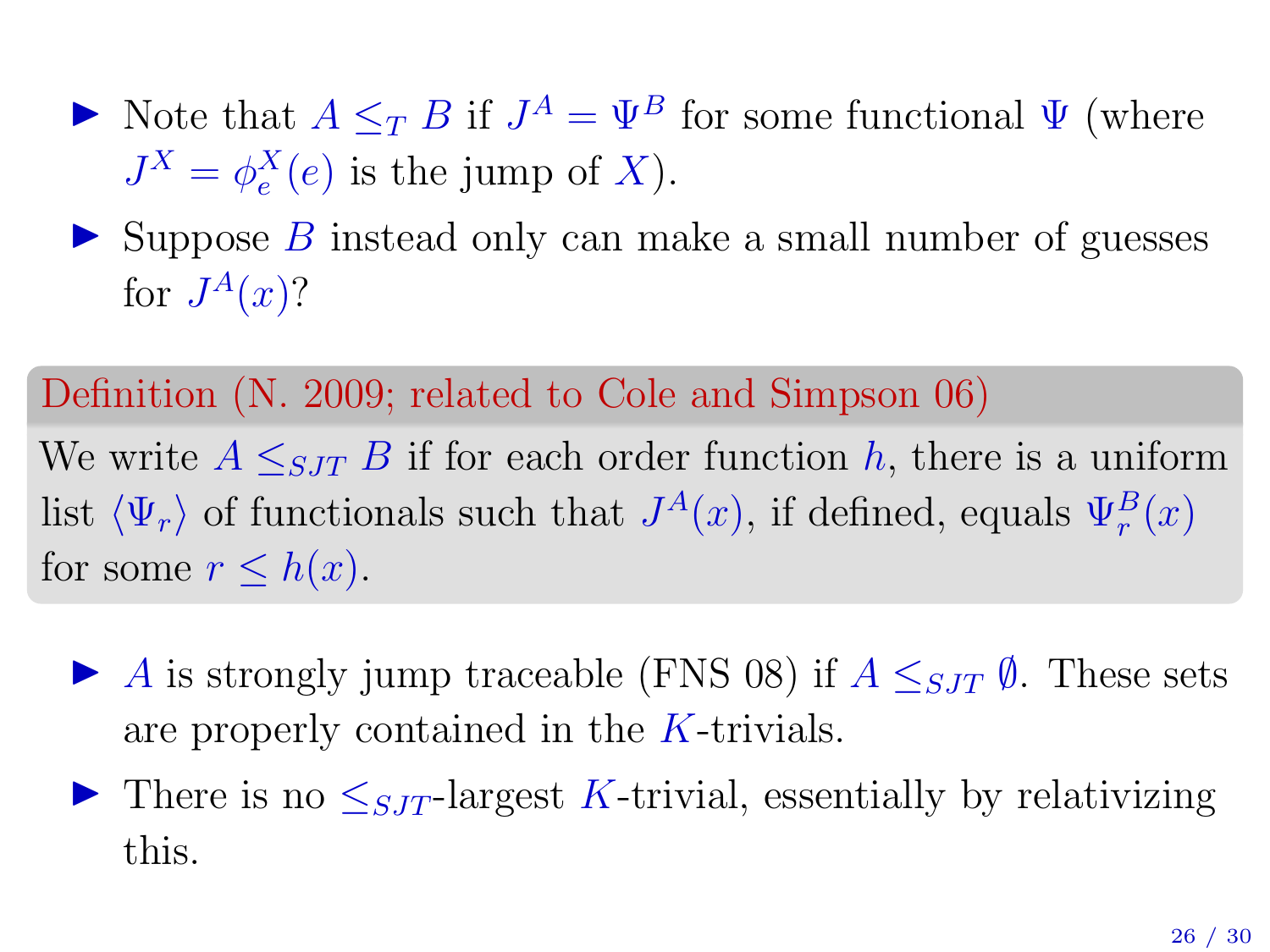Recall that Y is  $\omega$ -c.a. if  $Y \leq_{\text{wtt}} \emptyset'$ .

Let C be the class of the  $\omega$ -c.a., superlow, or superhigh sets.

Theorem (Work without progress, with Greenberg and Turetsky) The following are equivalent for K-trivial c.e. sets  $A, B$ .

(a)  $A \leq_{SIT} B$ (b)  $A \leq_T B \oplus Y$  for each  $Y \in \mathcal{C} \cap MLR$ .

This generalises work of [GHN 2012] where  $B = \emptyset$ . So we have on the  $K$ -trivials that

$$
\begin{array}{rcl}\n\leq_T & \Rightarrow & \leq_{ML} & \Rightarrow & \leq_{\omega-\text{c.a.}-ML} \\
\leq_T & \Rightarrow & \leq_{SJT} & \Rightarrow & \leq_{\omega-\text{c.a.}-ML}\n\end{array}
$$

and none of  $\leq_{ML}$ ,  $\leq_{SIT}$  implies the other.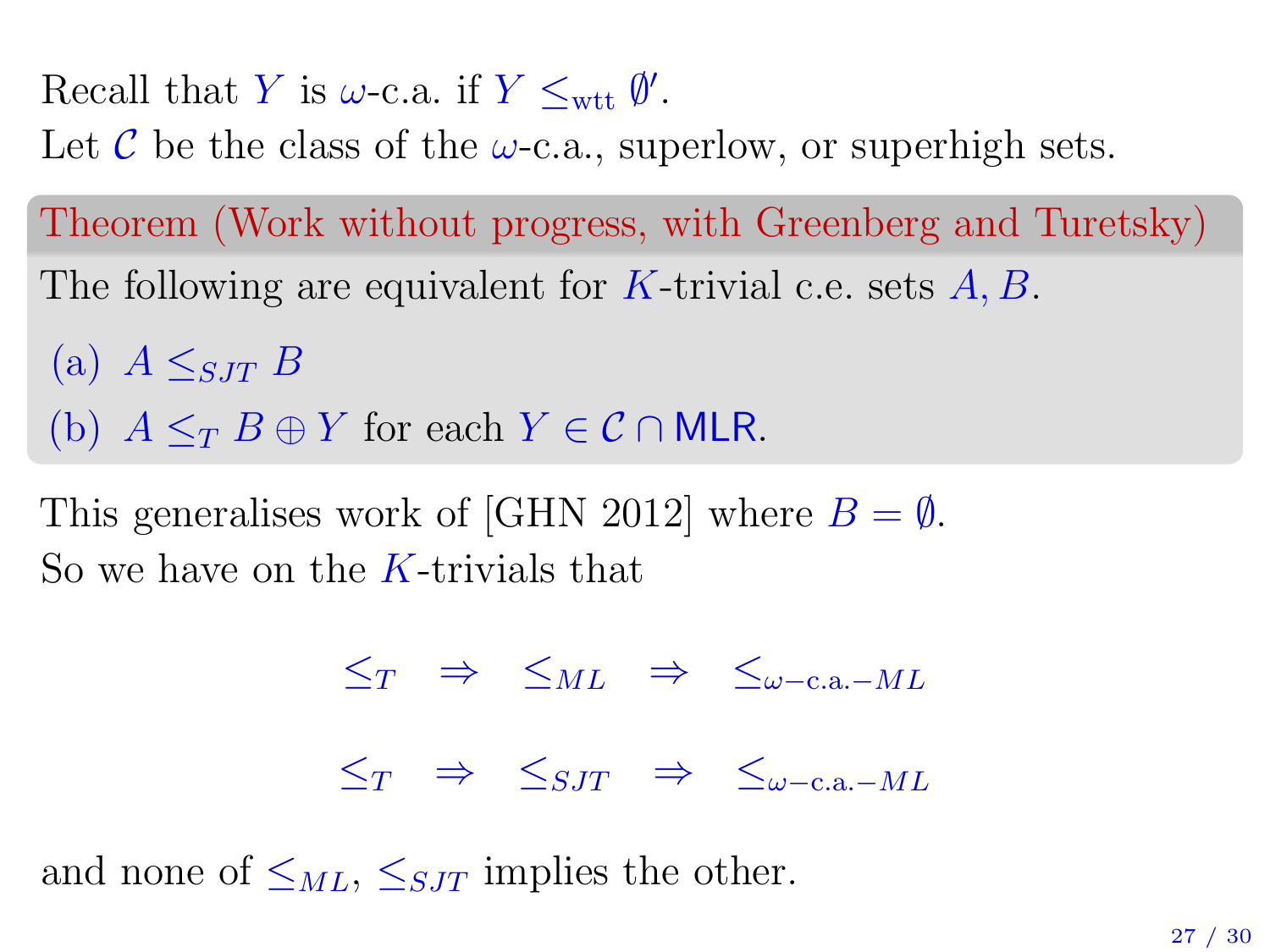# Questions

- Is being a smart K-trival an arithmetical property?
- Stronger: is  $\leq_{ML}$  an arithmetical relation?
- $\triangleright$  Are the ML-degrees of the K-trivials dense?
- $\triangleright$  Can a smart K-trivial be cappable? Can it obey a cost function stronger than  $c_0$ ?
- Is there an incomplete  $\omega$ -c.a. ML-random above all the K-trivials?